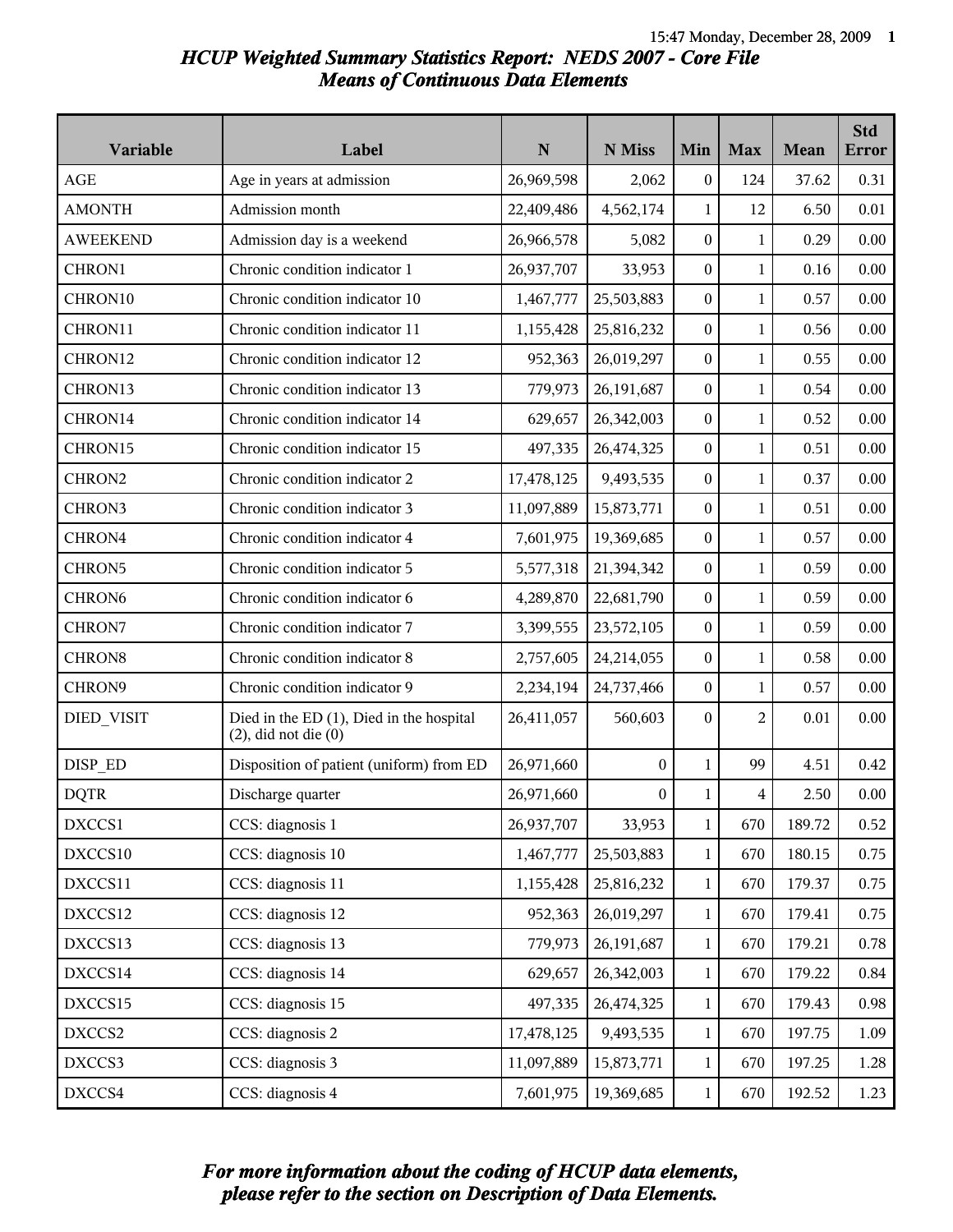# *HCUP Weighted Summary Statistics Report: NEDS 2007 - Core File Means of Continuous Data Elements*

| Variable         | Label                                                                          | N          | N Miss           | Min              | <b>Max</b>     | Mean    | <b>Std</b><br><b>Error</b> |
|------------------|--------------------------------------------------------------------------------|------------|------------------|------------------|----------------|---------|----------------------------|
| DXCCS5           | CCS: diagnosis 5                                                               | 5,577,318  | 21,394,342       | $\mathbf{1}$     | 670            | 188.50  | 1.09                       |
| DXCCS6           | CCS: diagnosis 6                                                               | 4,289,870  | 22,681,790       | $\mathbf{1}$     | 670            | 185.65  | 0.95                       |
| DXCCS7           | CCS: diagnosis 7                                                               | 3,399,555  | 23,572,105       | $\mathbf{1}$     | 670            | 183.62  | 0.82                       |
| DXCCS8           | CCS: diagnosis 8                                                               | 2,757,605  | 24,214,055       | $\mathbf{1}$     | 670            | 182.21  | 0.74                       |
| DXCCS9           | CCS: diagnosis 9                                                               | 2,234,194  | 24,737,466       | $\mathbf{1}$     | 670            | 181.46  | 0.69                       |
| <b>EDEVENT</b>   | Type of ED Event                                                               | 26,971,660 | $\boldsymbol{0}$ | $\mathbf{1}$     | 99             | 3.27    | 0.43                       |
| E CCS1           | CCS: E Code 1                                                                  | 6,965,623  | 20,006,037       | 662              | 2621           | 2583.32 | 0.58                       |
| E CCS2           | CCS: E Code 2                                                                  | 3,509,281  | 23,462,379       | 662              | 2621           | 2608.77 | 0.61                       |
| E CCS3           | CCS: E Code 3                                                                  | 482,391    | 26,489,269       | 662              | 2621           | 2589.24 | 2.35                       |
| E CCS4           | CCS: E Code 4                                                                  | 199,523    | 26,772,137       | 662              | 2621           | 2602.17 | 1.87                       |
| <b>FEMALE</b>    | Indicator of sex                                                               | 26,964,898 | 6,762            | $\boldsymbol{0}$ | $\mathbf{1}$   | 0.54    | 0.00                       |
| HOSP_REGION      | Region of hospital                                                             | 26,971,660 | $\boldsymbol{0}$ | $\mathbf{1}$     | $\overline{4}$ | 2.55    | 0.02                       |
| INTENT_SELF HARM | Intentional self harm indicated on the<br>record (by diagnosis and/or E codes) | 26,971,660 | $\boldsymbol{0}$ | $\boldsymbol{0}$ | $\mathbf{1}$   | 0.01    | 0.00                       |
| <b>NDX</b>       | Number of diagnoses on this record                                             | 26,971,660 | $\boldsymbol{0}$ | $\boldsymbol{0}$ | 79             | 3.25    | 0.03                       |
| <b>NECODE</b>    | Number of E codes on this record                                               | 26,971,660 | $\theta$         | $\boldsymbol{0}$ | 18             | 0.41    | 0.01                       |
| PAY1             | Primary expected payer (uniform)                                               | 26,818,782 | 152,878          | $\mathbf{1}$     | 6              | 2.73    | 0.01                       |
| PAY2             | Secondary expected payer (uniform)                                             | 5,842,157  | 21,129,503       | $\mathbf{1}$     | 6              | 3.10    | 0.05                       |
| PL NCHS2006      | Patient Location: NCHS Urban-Rural<br>Code (V2006)                             | 26,799,096 | 172,564          | $\mathbf{1}$     | 6              | 2.86    | 0.03                       |
| TOTCHG_ED        | Total charge for ED services                                                   | 21,948,372 | 5,023,288        | 100              | 74933          | 1447.17 | 28.84                      |
| <b>YEAR</b>      | Calendar year                                                                  | 26,971,660 | $\Omega$         | 2007             | 2007           | 2007.00 | 0.00                       |
| ZIPINC QRTL      | Median household income national<br>quartile for patient ZIP Code              | 26,292,265 | 679,395          | $\mathbf{1}$     | 4              | 2.21    | 0.03                       |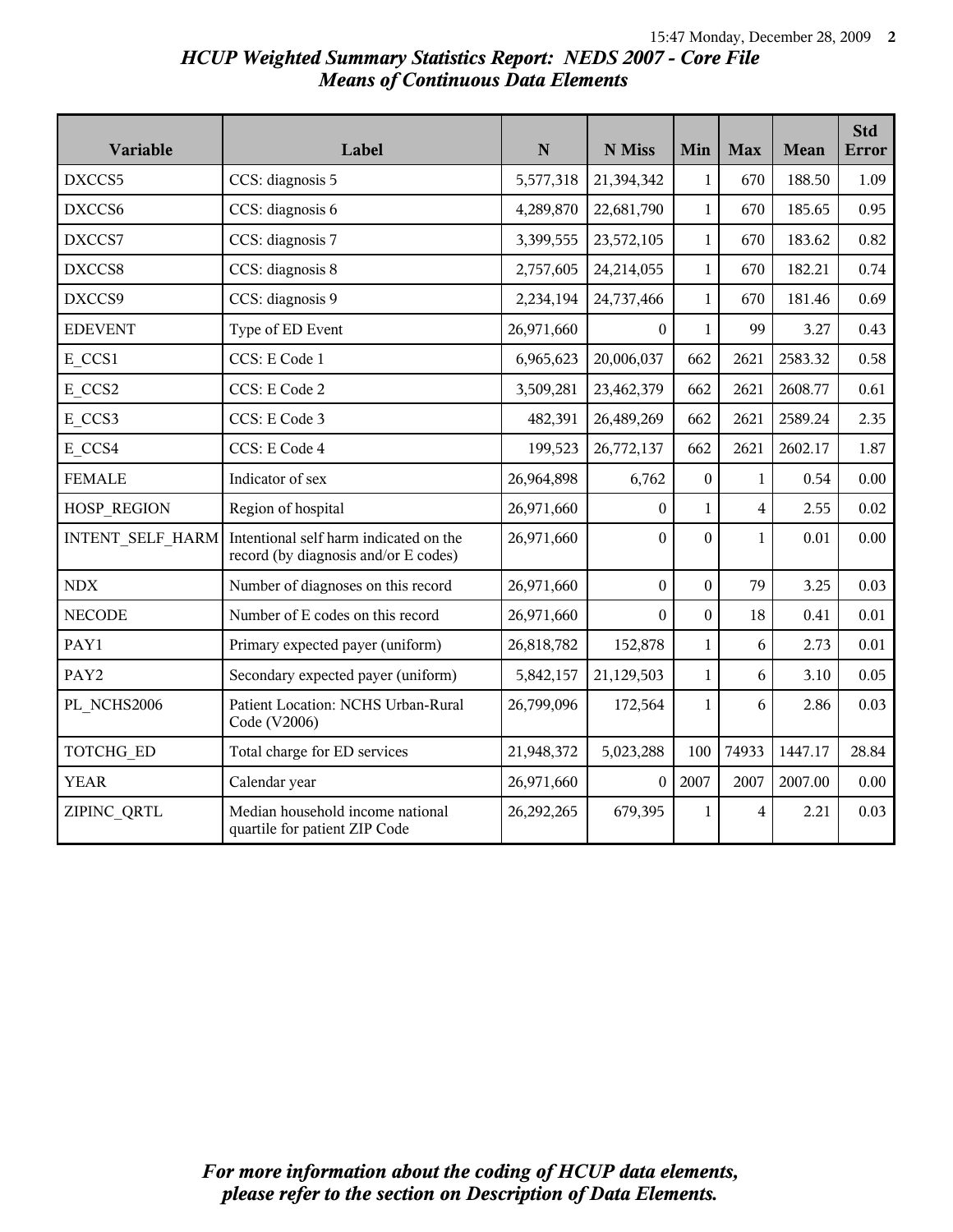| <b>AGE</b>           | Frequency | Percent |
|----------------------|-----------|---------|
| $\therefore$ missing | 572       | 0.00    |
| .C: inconsistent     | 9,465     | 0.01    |
| 0                    | 3,796,690 | 3.10    |
| 1                    | 3,217,591 | 2.63    |
| $\overline{c}$       | 2,234,483 | 1.83    |
| 3                    | 1,733,481 | 1.42    |
| 4                    | 1,443,510 | 1.18    |
| 5                    | 1,318,992 | 1.08    |
| 6                    | 1,171,334 | 0.96    |
| 7                    | 1,040,117 | 0.85    |
| 8                    | 965,866   | 0.79    |
| 9                    | 940,469   | 0.77    |
| 10                   | 929,066   | 0.76    |
| 11                   | 925,319   | 0.76    |
| 12                   | 958,704   | 0.78    |
| 13                   | 1,030,346 | 0.84    |
| 14                   | 1,143,769 | 0.93    |
| 15                   | 1,290,899 | 1.06    |
| 16                   | 1,478,785 | 1.21    |
| 17                   | 1,676,107 | 1.37    |
| 18                   | 2,013,028 | 1.65    |
| 19                   | 2,095,902 | 1.71    |
| 20                   | 2,125,958 | 1.74    |
| 21                   | 2,176,311 | 1.78    |
| 22                   | 2,144,441 | 1.75    |
| 23                   | 2,090,146 | 1.71    |
| 24                   | 2,095,243 | 1.71    |
| 25                   | 2,083,772 | 1.70    |
| 26                   | 2,061,147 | 1.68    |
| 27                   | 2,009,568 | 1.64    |
| 28                   | 1,911,654 | 1.56    |
| 29                   | 1,819,384 | 1.49    |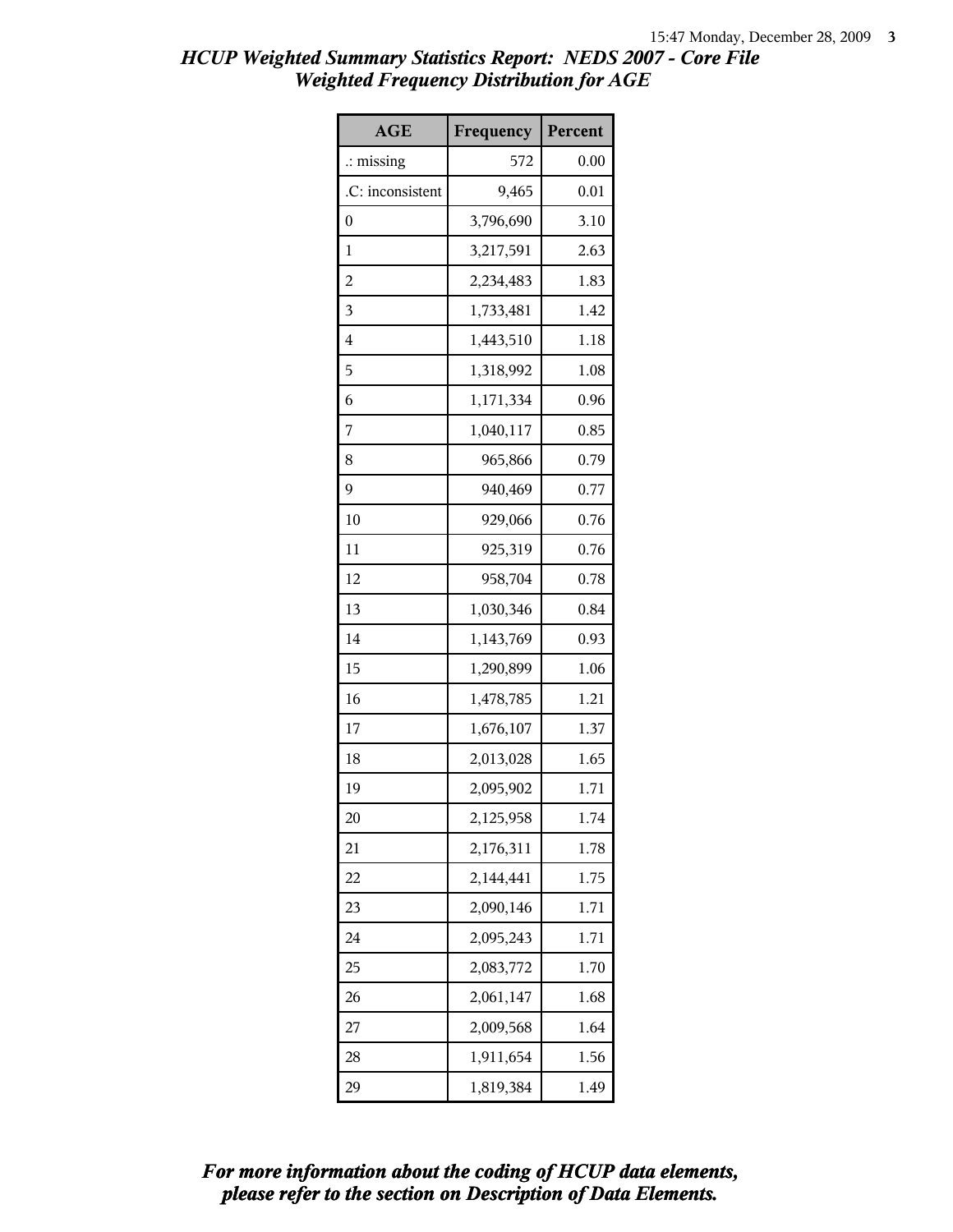| <b>AGE</b> | Frequency | Percent |
|------------|-----------|---------|
| 30         | 1,745,953 | 1.43    |
| 31         | 1,642,331 | 1.34    |
| 32         | 1,621,131 | 1.33    |
| 33         | 1,565,337 | 1.28    |
| 34         | 1,576,116 | 1.29    |
| 35         | 1,623,755 | 1.33    |
| 36         | 1,704,132 | 1.39    |
| 37         | 1,660,061 | 1.36    |
| 38         | 1,601,437 | 1.31    |
| 39         | 1,572,904 | 1.29    |
| 40         | 1,592,599 | 1.30    |
| 41         | 1,634,168 | 1.34    |
| 42         | 1,682,720 | 1.38    |
| 43         | 1,721,249 | 1.41    |
| 44         | 1,713,054 | 1.40    |
| 45         | 1,690,040 | 1.38    |
| 46         | 1,689,178 | 1.38    |
| 47         | 1,668,019 | 1.36    |
| 48         | 1,619,099 | 1.32    |
| 49         | 1,577,719 | 1.29    |
| 50         | 1,545,187 | 1.26    |
| 51         | 1,482,054 | 1.21    |
| 52         | 1,410,095 | 1.15    |
| 53         | 1,349,229 | 1.10    |
| 54         | 1,281,007 | 1.05    |
| 55         | 1,222,763 | 1.00    |
| 56         | 1,160,042 | 0.95    |
| 57         | 1,114,215 | 0.91    |
| 58         | 1,101,884 | 0.90    |
| 59         | 1,097,956 | 0.90    |
| 60         | 1,111,508 | 0.91    |
| 61         | 896,699   | 0.73    |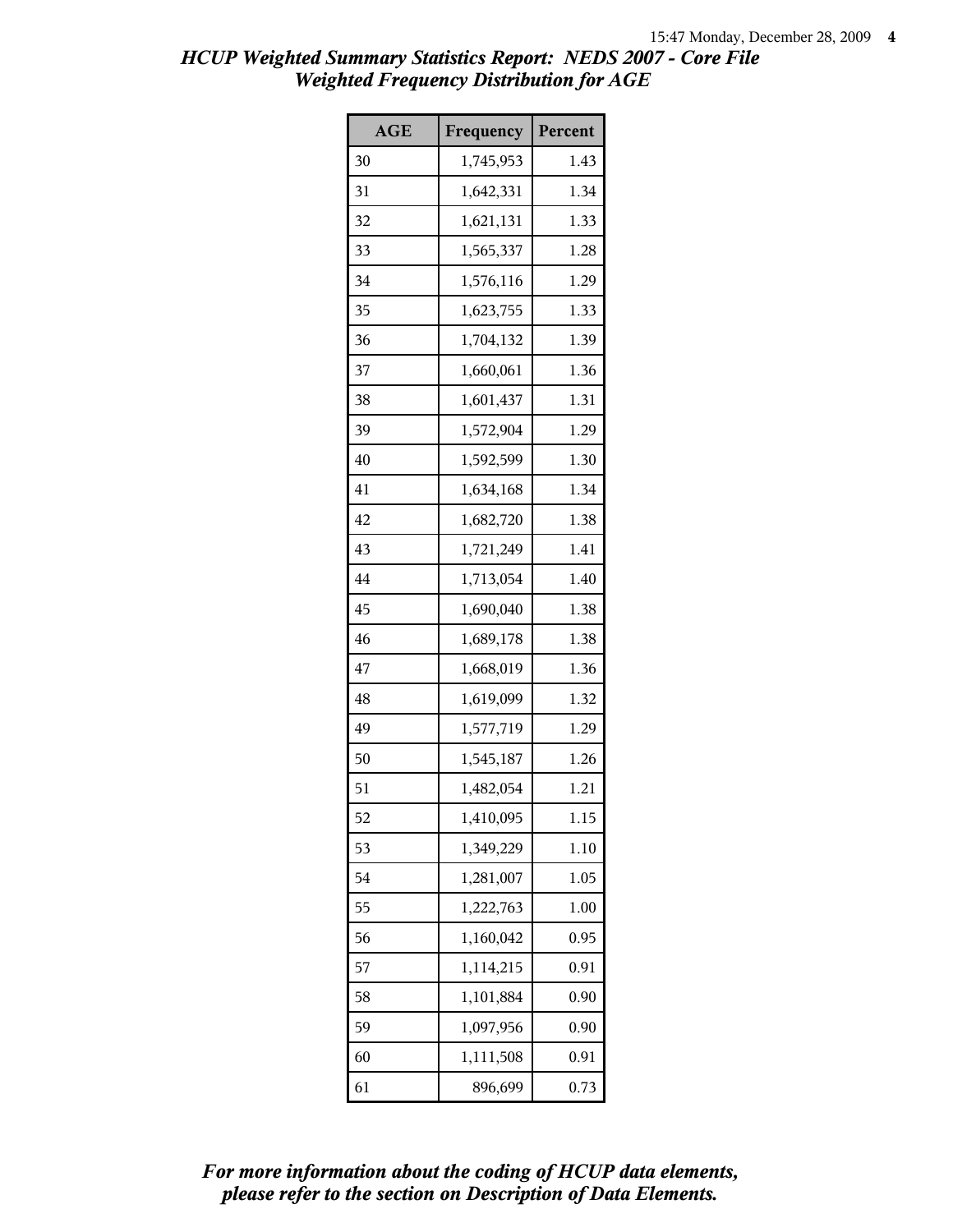| <b>AGE</b> | Frequency | Percent |
|------------|-----------|---------|
| 62         | 880,061   | 0.72    |
| 63         | 887,541   | 0.73    |
| 64         | 911,060   | 0.74    |
| 65         | 868,041   | 0.71    |
| 66         | 819,553   | 0.67    |
| 67         | 802,021   | 0.66    |
| 68         | 783,152   | 0.64    |
| 69         | 781,805   | 0.64    |
| 70         | 755,205   | 0.62    |
| 71         | 765,099   | 0.63    |
| 72         | 771,749   | 0.63    |
| 73         | 741,072   | 0.61    |
| 74         | 762,398   | 0.62    |
| 75         | 768,737   | 0.63    |
| 76         | 777,472   | 0.64    |
| 77         | 797,680   | 0.65    |
| 78         | 790,874   | 0.65    |
| 79         | 803,511   | 0.66    |
| 80         | 795,172   | 0.65    |
| 81         | 777,816   | 0.64    |
| 82         | 778,593   | 0.64    |
| 83         | 746,855   | 0.61    |
| 84         | 711,729   | 0.58    |
| 85         | 683,550   | 0.56    |
| 86         | 632,236   | 0.52    |
| 87         | 562,168   | 0.46    |
| 88         | 474,448   | 0.39    |
| 89         | 428,907   | 0.35    |
| 90         | 357,835   | 0.29    |
| 91         | 303,989   | 0.25    |
| 92         | 254,405   | 0.21    |
| 93         | 203,053   | 0.17    |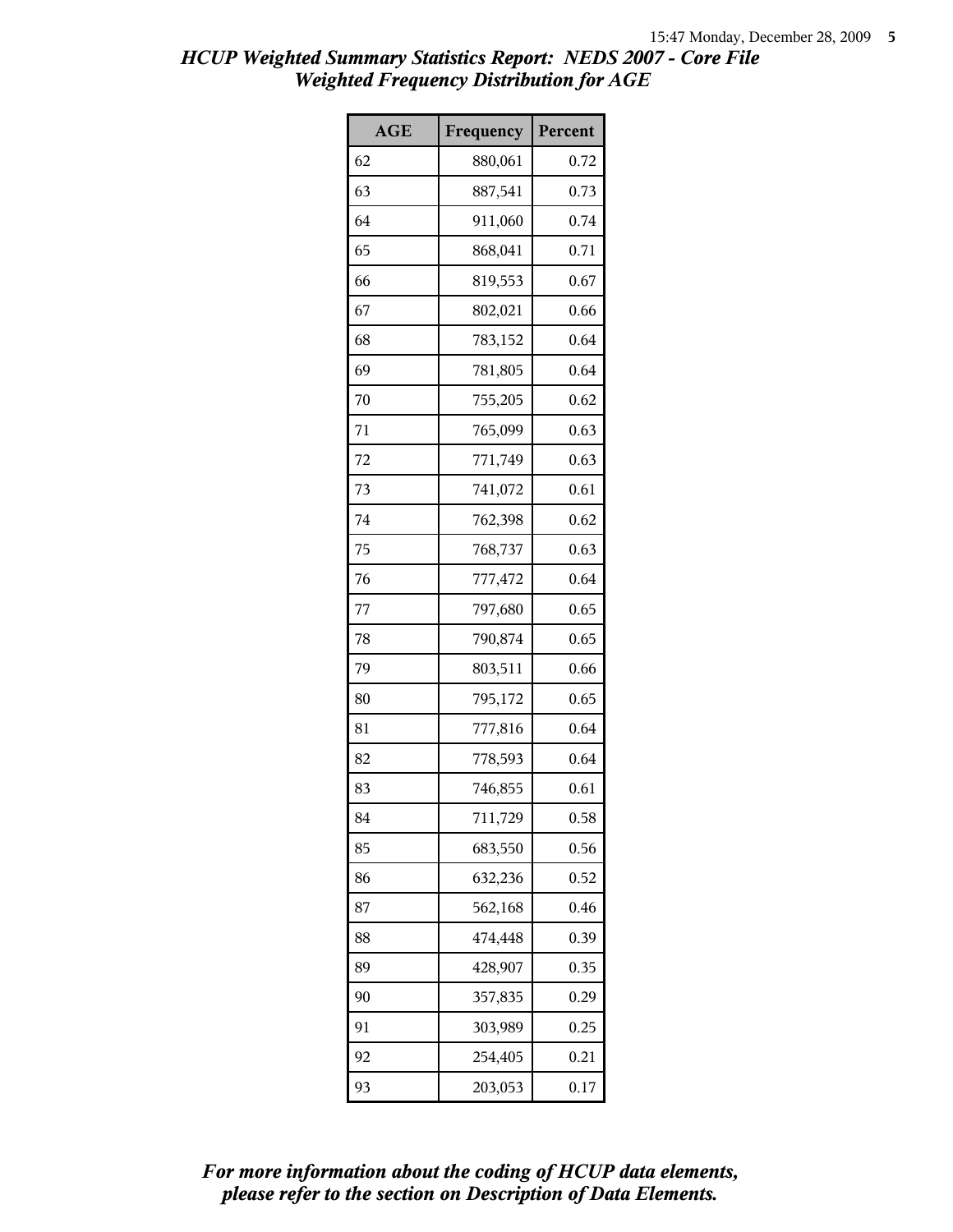| AGE          | Frequency | Percent |
|--------------|-----------|---------|
| 94           | 159,315   | 0.13    |
| 95           | 119,227   | 0.10    |
| 96           | 87,850    | 0.07    |
| 97           | 63,022    | 0.05    |
| 98           | 42,493    | 0.03    |
| 99           | 28,308    | 0.02    |
| 100          | 18,518    | 0.02    |
| 101          | 10,866    | 0.01    |
| 102          | 6,580     | 0.01    |
| 103          | 3,849     | 0.00    |
| 104          | 2,235     | 0.00    |
| 105          | 1,356     | 0.00    |
| 106          | 1,600     | 0.00    |
| 107          | 1,436     | 0.00    |
| 108          | 815       | 0.00    |
| 109          | 62        | 0.00    |
| 110 or older | 659       | 0.00    |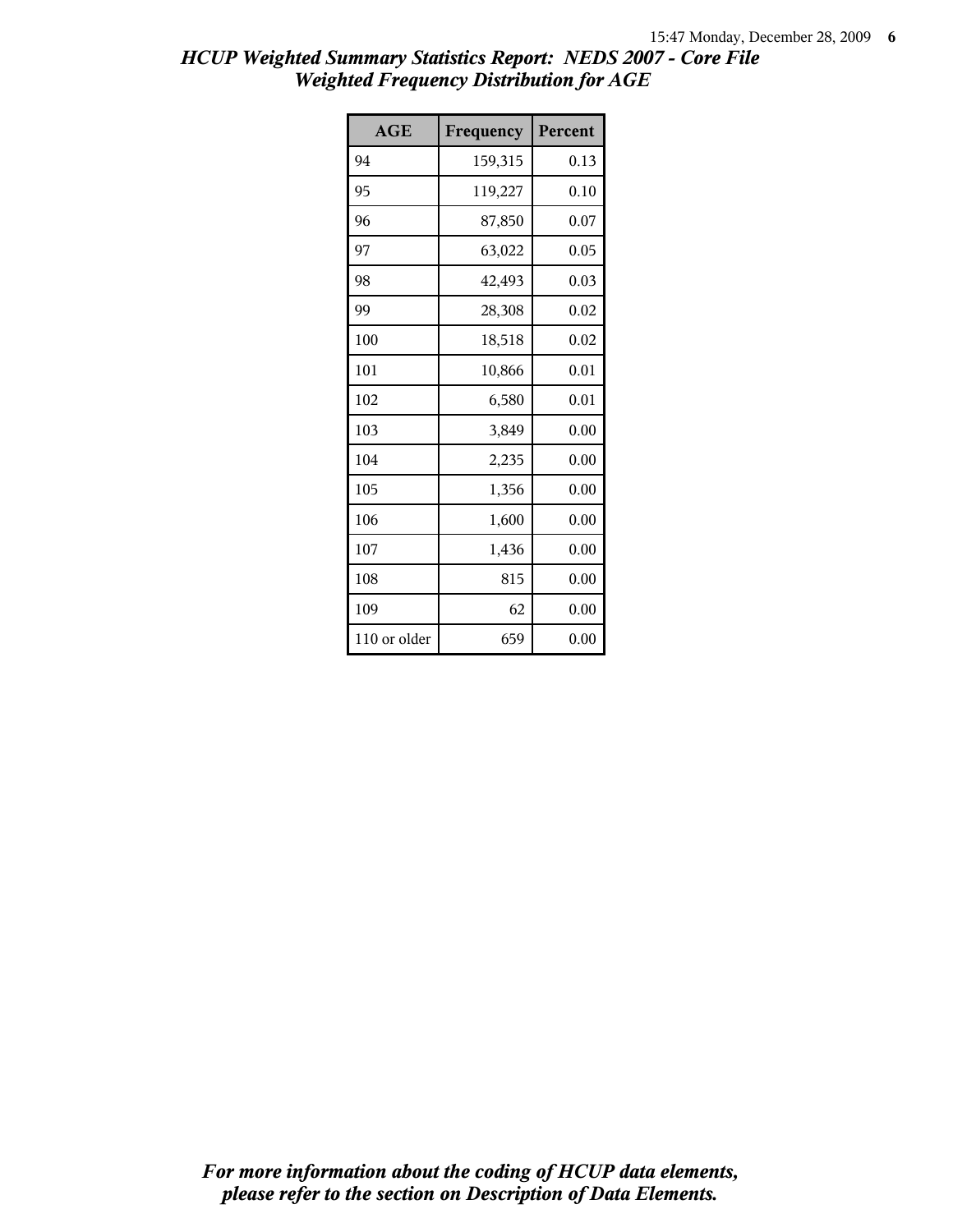| <b>AMONTH</b>        | Frequency  | Percent |
|----------------------|------------|---------|
| $\therefore$ Missing | 18,862,523 | 15.42   |
| 1: January           | 8,803,917  | 7.20    |
| 2: February          | 8,145,969  | 6.66    |
| 3: March             | 8,895,428  | 7.27    |
| 4: April             | 8,407,999  | 6.87    |
| 5: May               | 8,853,980  | 7.24    |
| 6: June              | 8,397,162  | 6.86    |
| 7: July              | 8,779,251  | 7.18    |
| 8: August            | 8,824,348  | 7.21    |
| 9: September         | 8,726,225  | 7.13    |
| 10: October          | 8,762,713  | 7.16    |
| 11: November         | 8,345,191  | 6.82    |
| 12: December         | 8,527,032  | 6.97    |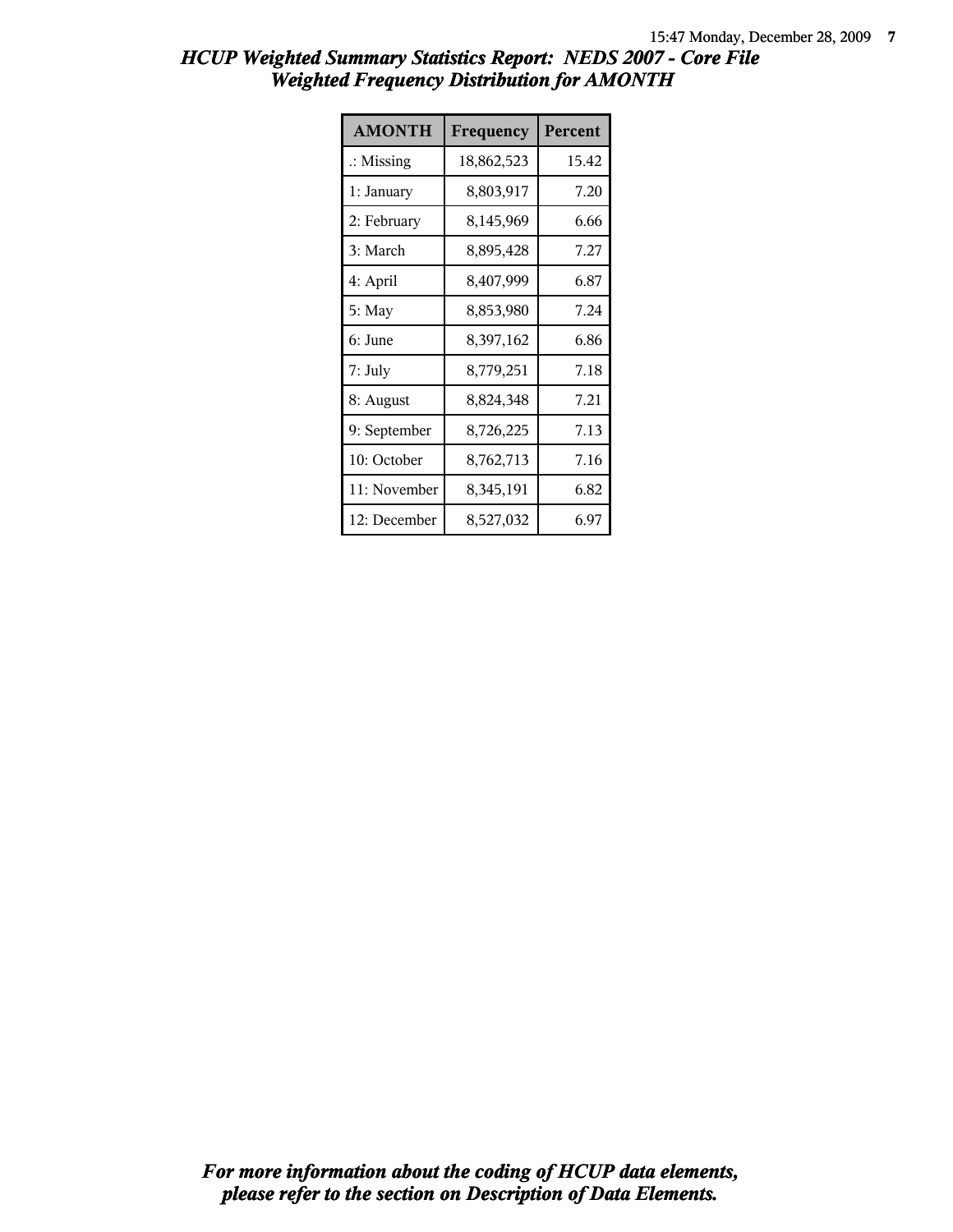| <b>AWEEKEND</b>      | Frequency  | Percent |
|----------------------|------------|---------|
| $\therefore$ Missing | 24,901     | 0.02    |
| 0: Monday-Friday     | 86,919,106 | 71.05   |
| 1: Saturday-Sunday   | 35,387,732 | 28.93   |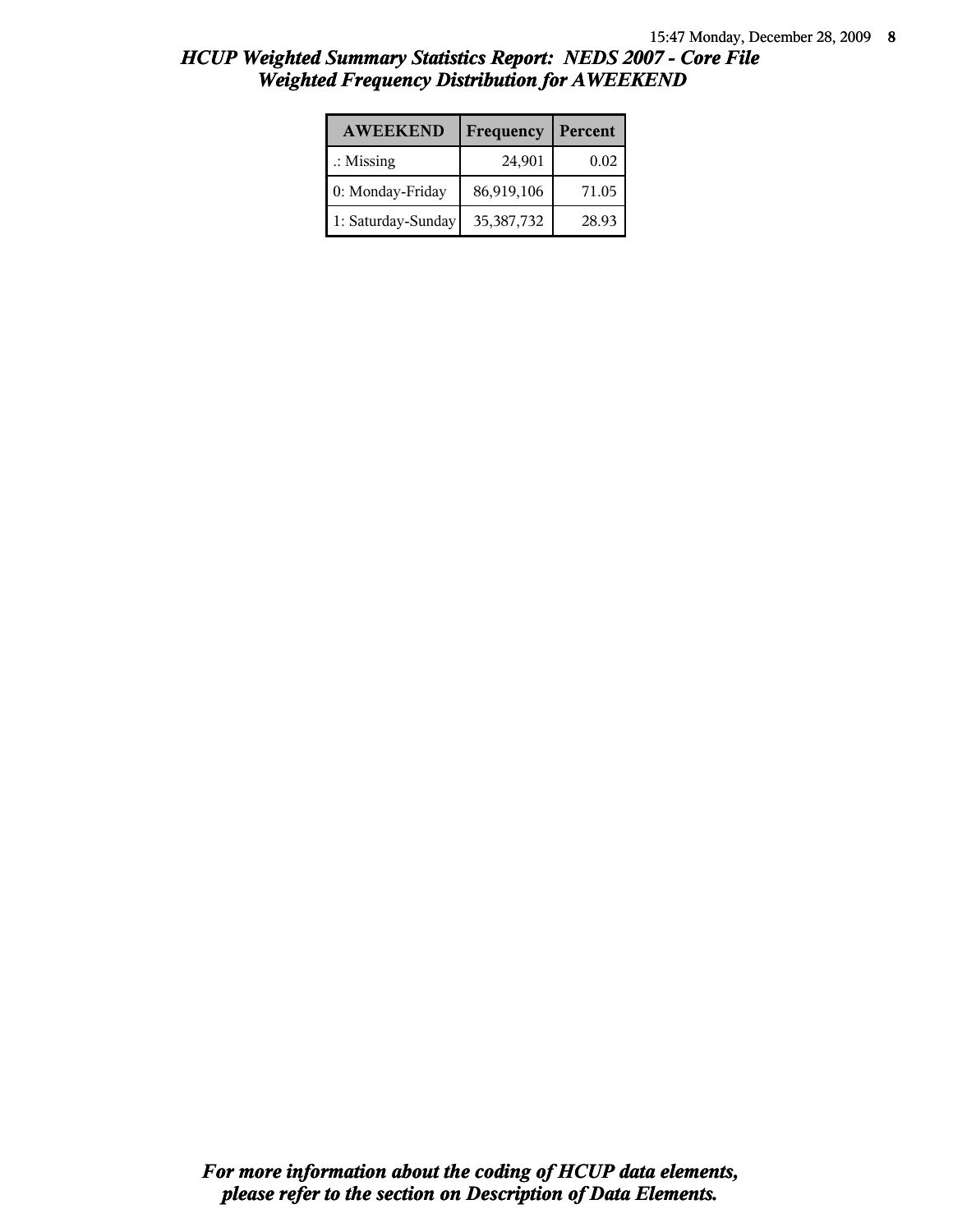| <b>CHRON1</b>            | Frequency   | Percent |
|--------------------------|-------------|---------|
| $\therefore$ Missing     | 30,962      | 0.03    |
| .A: Invalid code         | 120,914     | 0.10    |
| .C: Inconsistent code    | 2,186       | 0.00    |
| 0: Non-chronic condition | 102,177,896 | 83.53   |
| 1: Chronic condition     | 19,999,780  | 16.35   |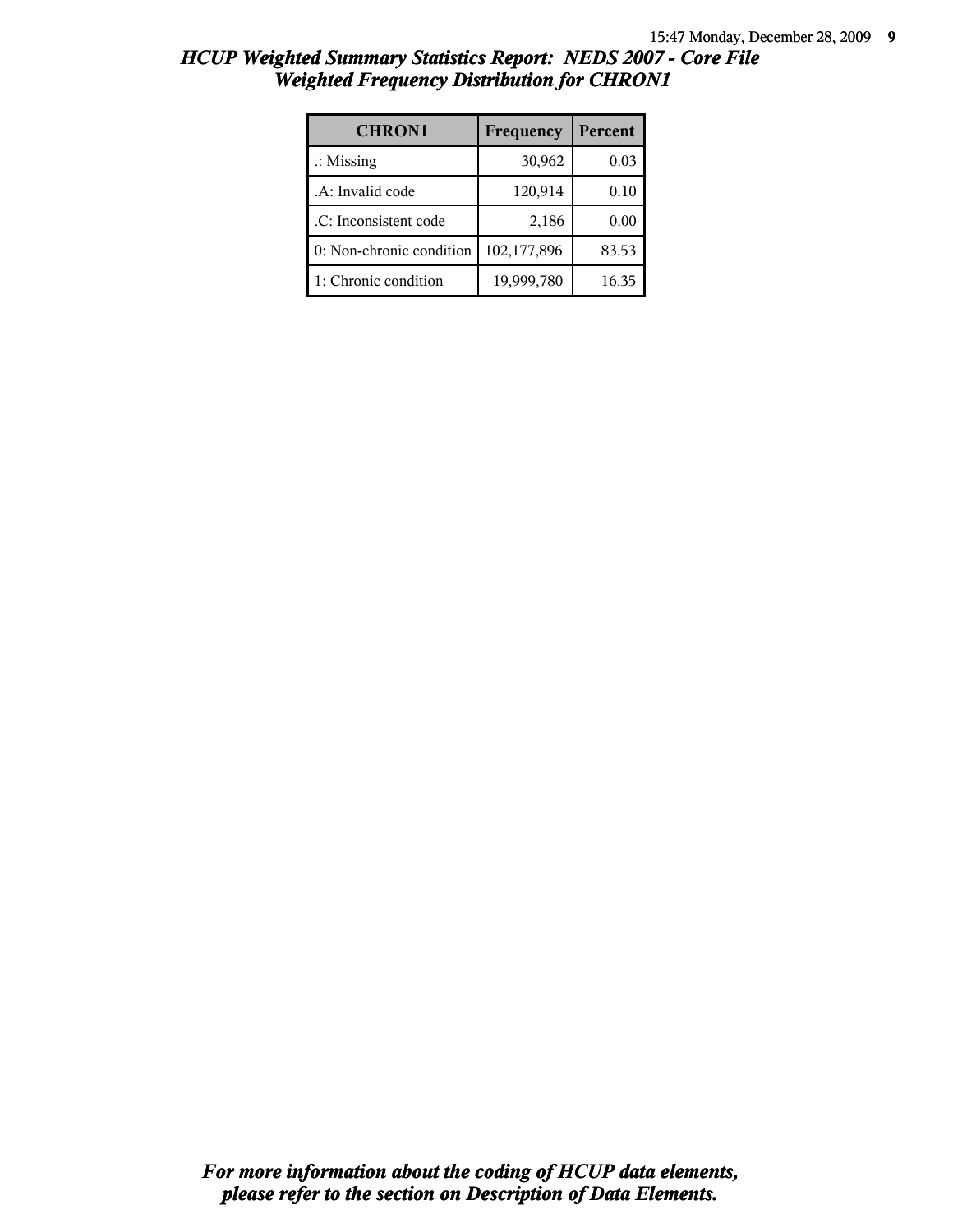| <b>DIED VISIT</b>       | Frequency   | Percent |
|-------------------------|-------------|---------|
| $\therefore$ Missing    | 2,642,183   | 2.16    |
| 0: Did not die          | 118,947,545 | 97.23   |
| 1: Died in the ED       | 190,020     | 0.16    |
| 2: Died in the hospital | 551,991     | 0.45    |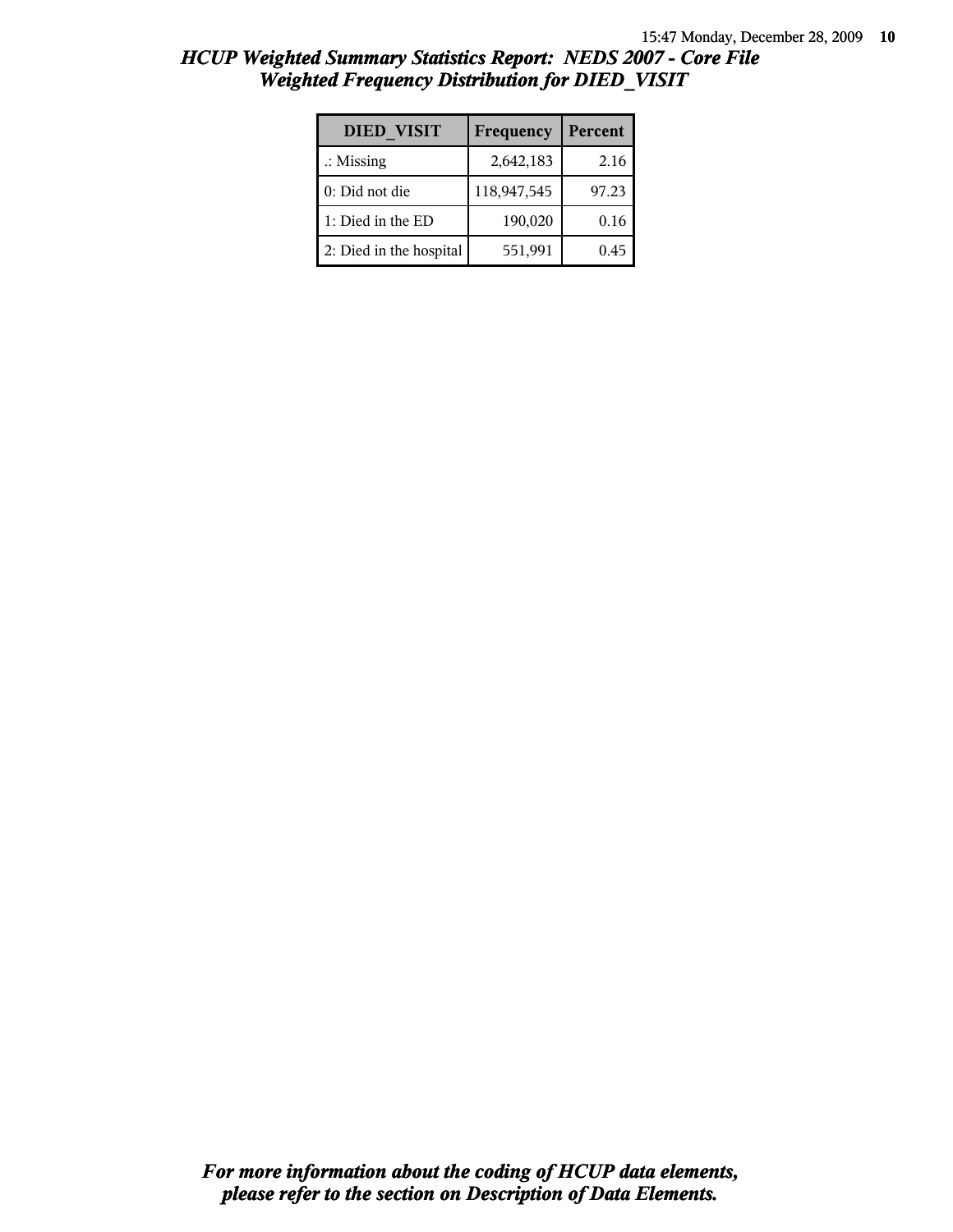| <b>DISCWT</b>   Frequency   Percent |        |
|-------------------------------------|--------|
| Non-blank   122,331,739             | 100.00 |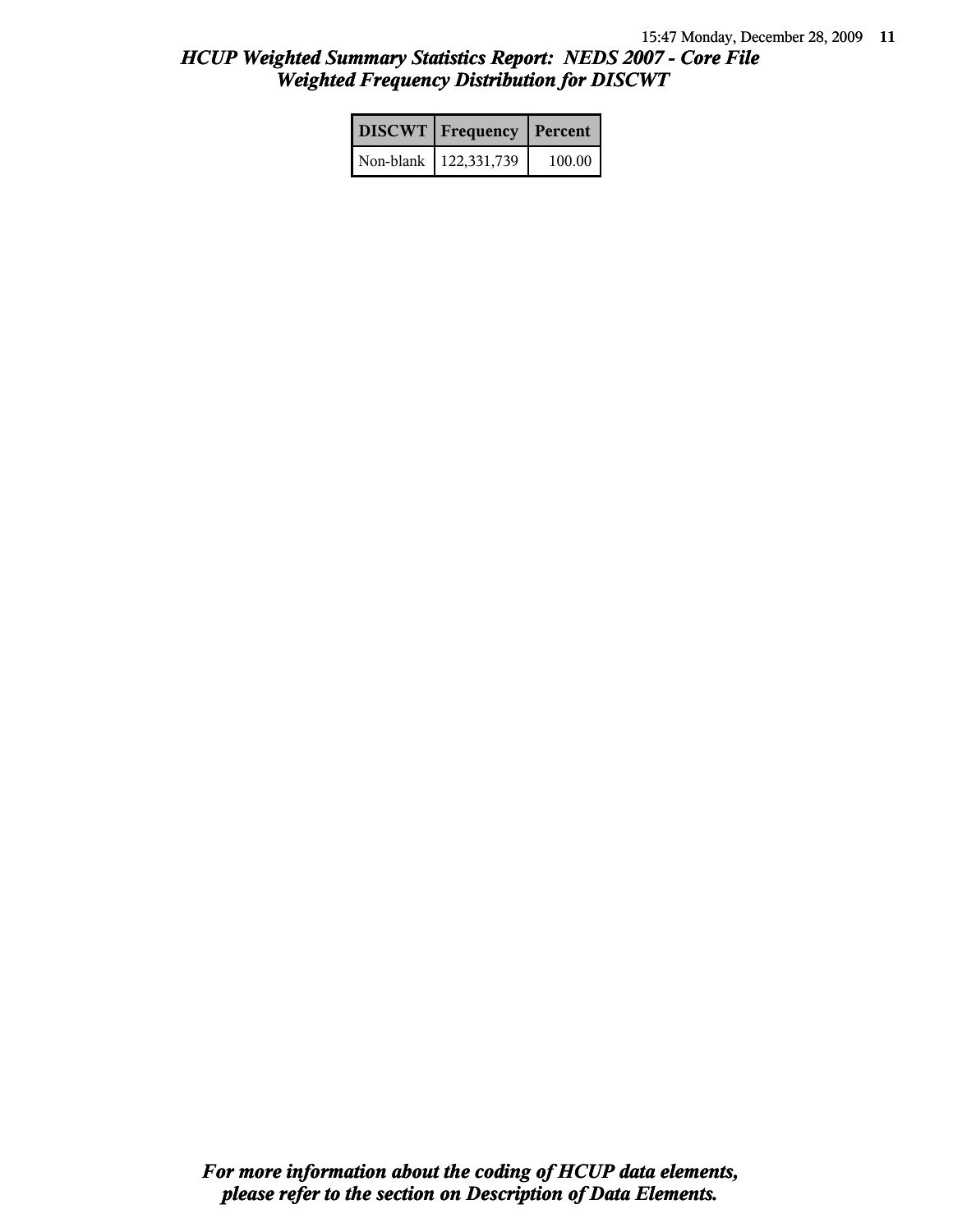| DISP ED                                                | Frequency  | Percent |
|--------------------------------------------------------|------------|---------|
| 1: Routine                                             | 95,576,454 | 78.13   |
| 2: Transfer: short-term hospital                       | 1,385,010  | 1.13    |
| 5: Transfer: other type of facility                    | 1,365,190  | 1.12    |
| 6: Home health care                                    | 373,579    | 0.31    |
| 7: Against medical advice                              | 1,754,211  | 1.43    |
| 9: Admitted as an inpatient to this hospital           | 19,066,478 | 15.59   |
| 20: Died in ED                                         | 190,020    | 0.16    |
| 98: Not admitted to this hospital, destination unknown | 2,613,898  | 2.14    |
| 99: Discharged alive, destination unknown              | 6,900      | 0.01    |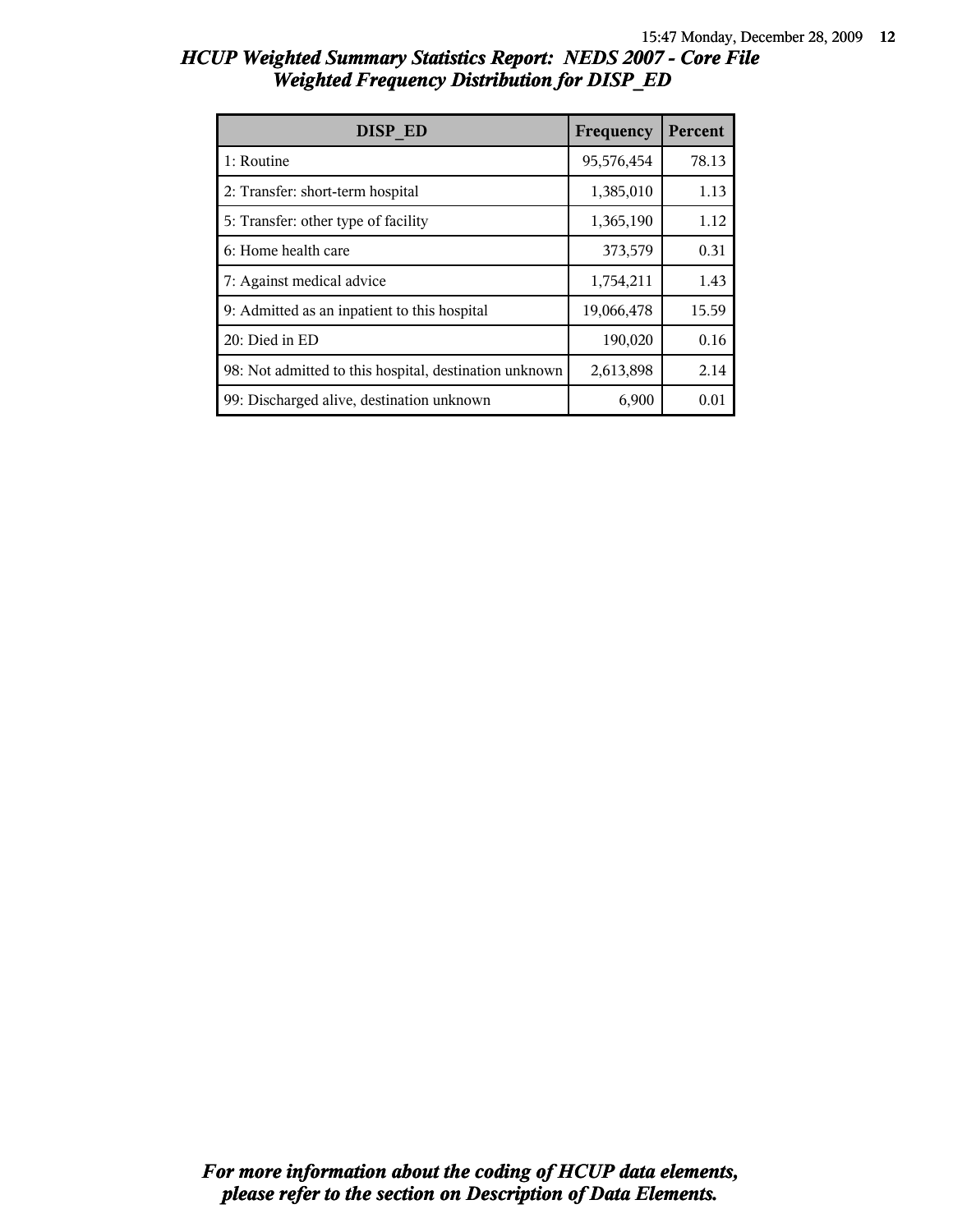| <b>DQTR</b>       | Frequency  | Percent |
|-------------------|------------|---------|
| 1: First quarter  | 30,693,863 | 25.09   |
| 2: Second quarter | 30,322,803 | 24.79   |
| 3: Third quarter  | 30,948,187 | 25.30   |
| 4: Fourth quarter | 30,366,885 | 24.82   |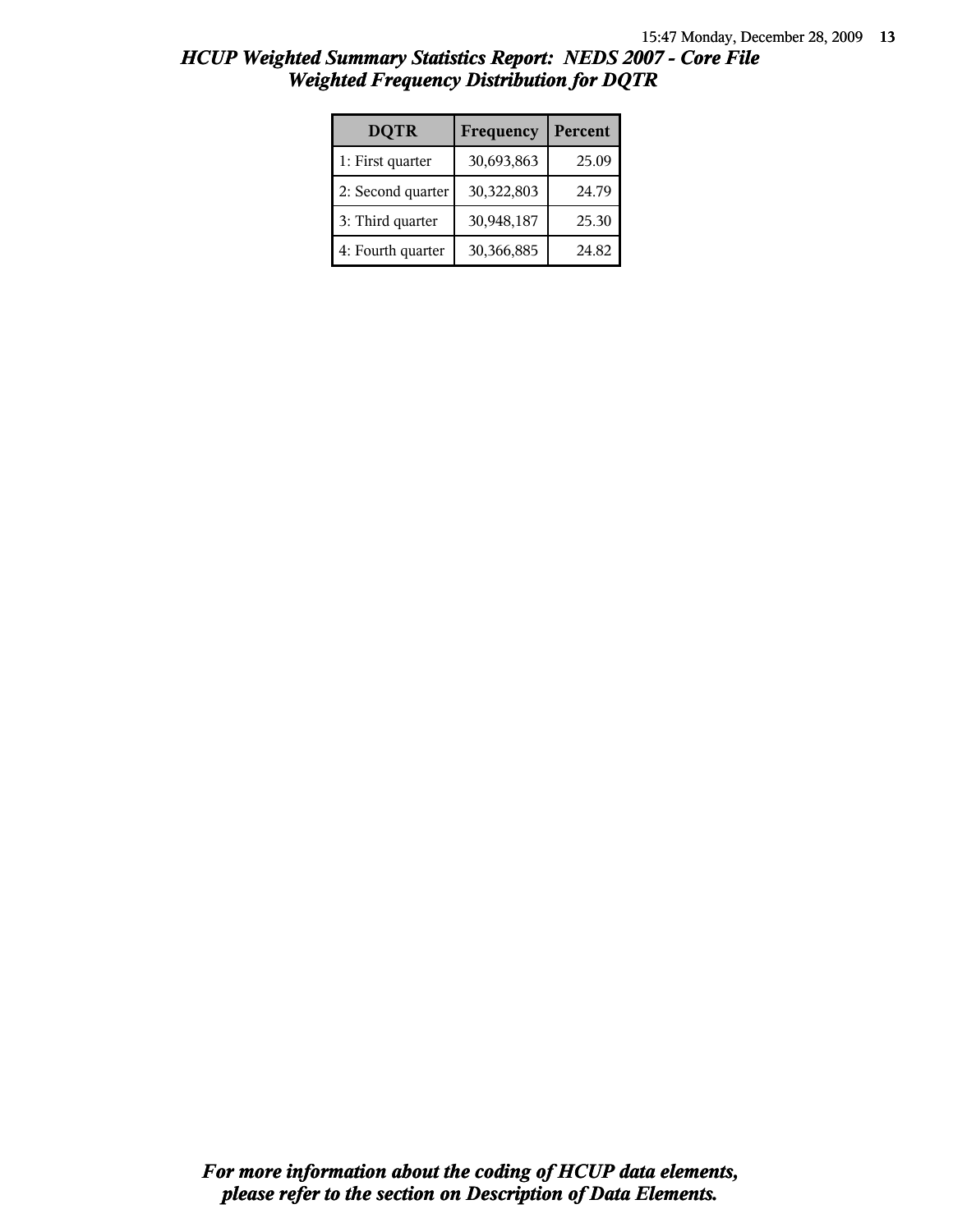| DX1                    | Frequency   | Percent |
|------------------------|-------------|---------|
| <b>Blank</b>           | 30,962      | 0.03    |
| Valid DX               | 122,177,676 | 99.87   |
| Inconsistent DX (incn) | 2,186       | 0.00    |
| Invalid DX (invl)      | 120,914     | 0.10    |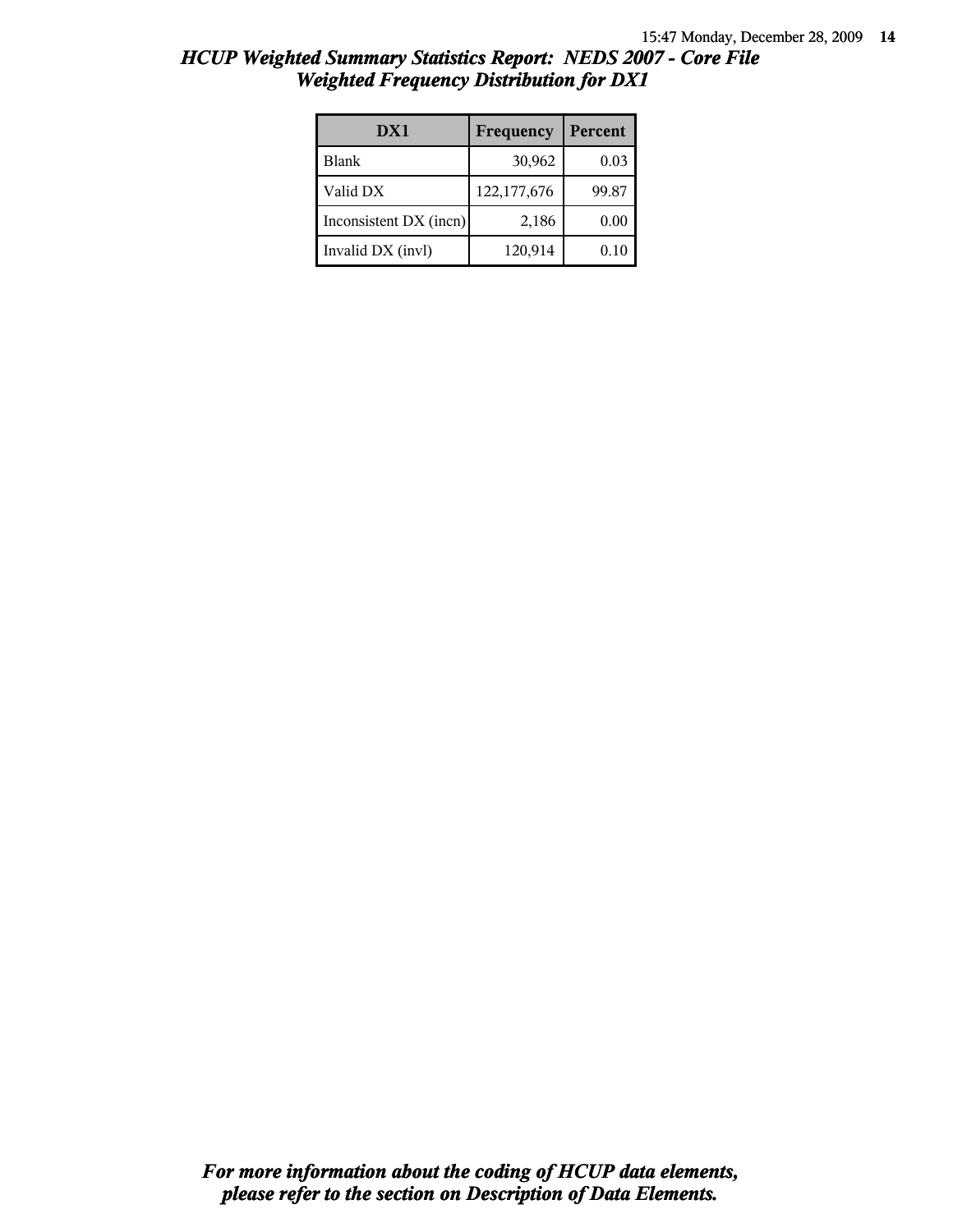| <b>DXCCS1</b>                                             | Frequency | Percent |
|-----------------------------------------------------------|-----------|---------|
| $\therefore$ Missing                                      | 30,962    | 0.03    |
| A: Invalid diagnosis                                      | 120,914   | 0.10    |
| C: Inconsistent                                           | 2,186     | 0.00    |
| 1: Tuberculosis                                           | 7,139     | 0.01    |
| 2: Septicemia (except in labor)                           | 584,124   | 0.48    |
| 3: Bacterial infection; unspecified site                  | 45,331    | 0.04    |
| 4: Mycoses                                                | 309,778   | 0.25    |
| 5: HIV infection                                          | 73,323    | 0.06    |
| 6: Hepatitis                                              | 36,225    | 0.03    |
| 7: Viral infection                                        | 1,497,225 | 1.22    |
| 8: Other infections; including parasitic                  | 161,236   | 0.13    |
| 9: Sexually transmitted infections (not HIV or hepatitis) | 43,501    | 0.04    |
| 10: Immunizations and screening for infectious disease    | 144,877   | 0.12    |
| 11: Cancer of head and neck                               | 10,454    | 0.01    |
| 12: Cancer of esophagus                                   | 6,369     | 0.01    |
| 13: Cancer of stomach                                     | 10,276    | 0.01    |
| 14: Cancer of colon                                       | 34,826    | 0.03    |
| 15: Cancer of rectum and anus                             | 11,830    | 0.01    |
| 16: Cancer of liver and intrahepatic bile duct            | 11,740    | 0.01    |
| 17: Cancer of pancreas                                    | 18,729    | 0.02    |
| 18: Cancer of other GI organs; peritoneum                 | 7,836     | 0.01    |
| 19: Cancer of bronchus; lung                              | 80,855    | 0.07    |
| 20: Cancer; other respiratory and intrathoracic           | 815       | 0.00    |
| 21: Cancer of bone and connective tissue                  | 4,305     | 0.00    |
| 22: Melanomas of skin                                     | 1,217     | 0.00    |
| 23: Other non-epithelial cancer of skin                   | 2,750     | 0.00    |
| 24: Cancer of breast                                      | 13,334    | 0.01    |
| 25: Cancer of uterus                                      | 4,323     | 0.00    |
| 26: Cancer of cervix                                      | 3,943     | 0.00    |
| 27: Cancer of ovary                                       | 7,901     | 0.01    |
| 28: Cancer of other female genital organs                 | 1,656     | 0.00    |
| 29: Cancer of prostate                                    | 9,510     | 0.01    |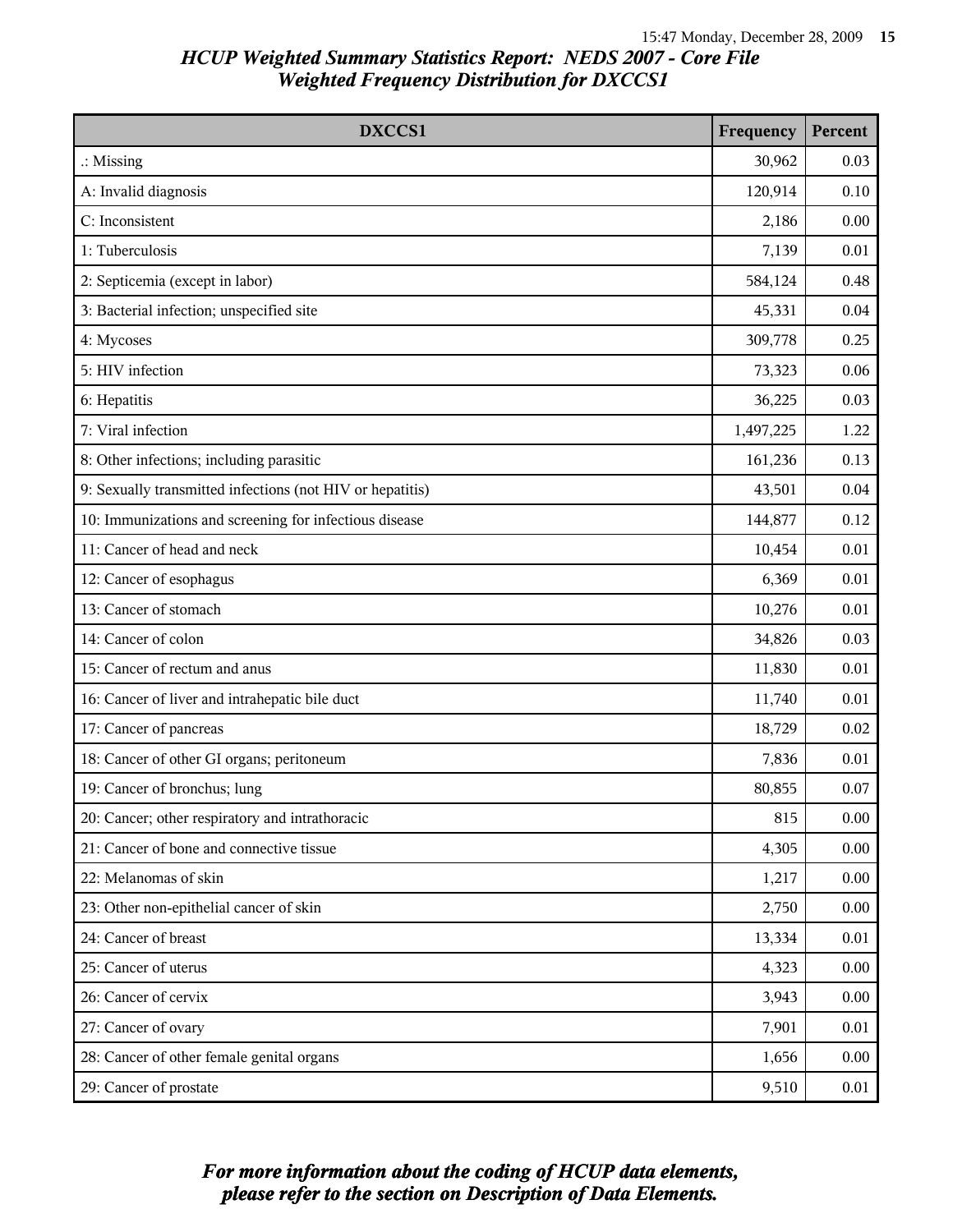| DXCCS1                                                    | Frequency | Percent |
|-----------------------------------------------------------|-----------|---------|
| 30: Cancer of testis                                      | 1,097     | 0.00    |
| 31: Cancer of other male genital organs                   | 239       | 0.00    |
| 32: Cancer of bladder                                     | 10,754    | 0.01    |
| 33: Cancer of kidney and renal pelvis                     | 7,104     | 0.01    |
| 34: Cancer of other urinary organs                        | 534       | 0.00    |
| 35: Cancer of brain and nervous system                    | 16,514    | 0.01    |
| 36: Cancer of thyroid                                     | 1,150     | 0.00    |
| 37: Hodgkin's disease                                     | 2,514     | 0.00    |
| 38: Non-Hodgkin's lymphoma                                | 23,753    | 0.02    |
| 39: Leukemias                                             | 23,758    | 0.02    |
| 40: Multiple myeloma                                      | 9,411     | 0.01    |
| 41: Cancer; other and unspecified primary                 | 3,540     | 0.00    |
| 42: Secondary malignancies                                | 129,279   | 0.11    |
| 43: Malignant neoplasm without specification of site      | 4,722     | 0.00    |
| 44: Neoplasms of unspecified nature or uncertain behavior | 33,148    | 0.03    |
| 45: Maintenance chemotherapy; radiotherapy                | 5,281     | 0.00    |
| 46: Benign neoplasm of uterus                             | 34,062    | 0.03    |
| 47: Other and unspecified benign neoplasm                 | 54,805    | 0.04    |
| 48: Thyroid disorders                                     | 38,709    | 0.03    |
| 49: Diabetes mellitus without complication                | 270,531   | 0.22    |
| 50: Diabetes mellitus with complications                  | 754,141   | 0.62    |
| 51: Other endocrine disorders                             | 91,376    | 0.07    |
| 52: Nutritional deficiencies                              | 8,402     | 0.01    |
| 53: Disorders of lipid metabolism                         | 4,665     | 0.00    |
| 54: Gout and other crystal arthropathies                  | 172,054   | 0.14    |
| 55: Fluid and electrolyte disorders                       | 908,219   | 0.74    |
| 56: Cystic fibrosis                                       | 3,332     | 0.00    |
| 57: Immunity disorders                                    | 1,121     | 0.00    |
| 58: Other nutritional; endocrine; and metabolic disorders | 72,117    | 0.06    |
| 59: Deficiency and other anemia                           | 227,791   | 0.19    |
| 60: Acute posthemorrhagic anemia                          | 12,693    | 0.01    |
| 61: Sickle cell anemia                                    | 166,953   | 0.14    |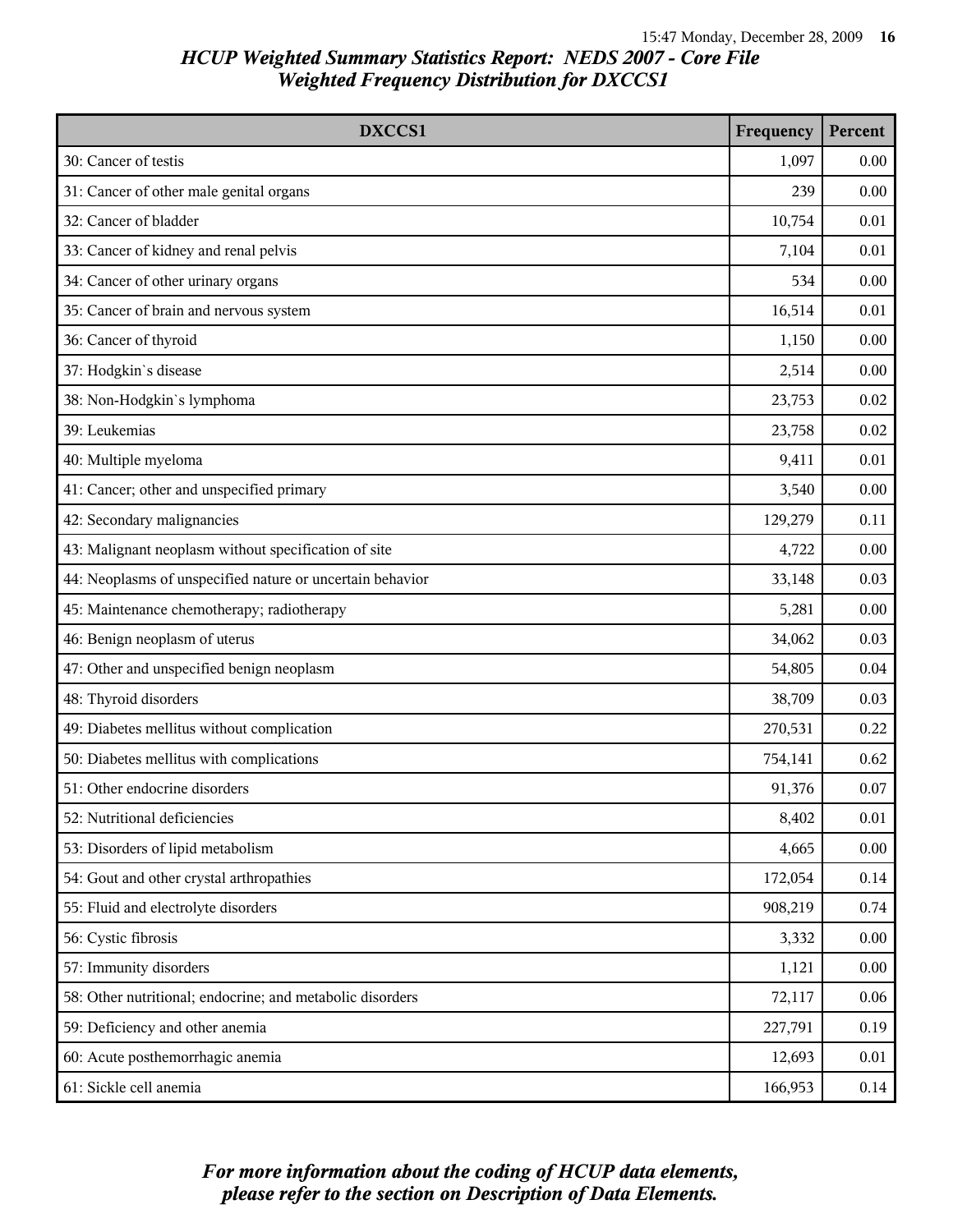| DXCCS1                                                                                                                    | Frequency | Percent |
|---------------------------------------------------------------------------------------------------------------------------|-----------|---------|
| 62: Coagulation and hemorrhagic disorders                                                                                 | 68,570    | 0.06    |
| 63: Diseases of white blood cells                                                                                         | 51,427    | 0.04    |
| 64: Other hematologic conditions                                                                                          | 5,137     | 0.00    |
| 76: Meningitis (except that caused by tuberculosis or sexually transmitted disease)                                       | 45,301    | 0.04    |
| 77: Encephalitis (except that caused by tuberculosis or sexually transmitted disease)                                     | 7,313     | 0.01    |
| 78: Other CNS infection and poliomyelitis                                                                                 | 5,733     | 0.00    |
| 79: Parkinson's disease                                                                                                   | 15,034    | 0.01    |
| 80: Multiple sclerosis                                                                                                    | 27,448    | 0.02    |
| 81: Other hereditary and degenerative nervous system conditions                                                           | 63,542    | 0.05    |
| 82: Paralysis                                                                                                             | 11,237    | 0.01    |
| 83: Epilepsy; convulsions                                                                                                 | 1,017,125 | 0.83    |
| 84: Headache; including migraine                                                                                          | 2,874,032 | 2.35    |
| 85: Coma; stupor; and brain damage                                                                                        | 94,130    | 0.08    |
| 86: Cataract                                                                                                              | 7,627     | 0.01    |
| 87: Retinal detachments; defects; vascular occlusion; and retinopathy                                                     | 12,804    | 0.01    |
| 88: Glaucoma                                                                                                              | 7,522     | 0.01    |
| 89: Blindness and vision defects                                                                                          | 82,940    | 0.07    |
| 90: Inflammation; infection of eye (except that caused by tuberculosis or sexually transmitteddisease)                    | 860,893   | 0.70    |
| 91: Other eye disorders                                                                                                   | 316,597   | 0.26    |
| 92: Otitis media and related conditions                                                                                   | 2,025,947 | 1.66    |
| 93: Conditions associated with dizziness or vertigo                                                                       | 974,279   | 0.80    |
| 94: Other ear and sense organ disorders                                                                                   | 713,604   | 0.58    |
| 95: Other nervous system disorders                                                                                        | 1,068,734 | 0.87    |
| 96: Heart valve disorders                                                                                                 | 27,658    | 0.02    |
| 97: Peri-; endo-; and myocarditis; cardiomyopathy (except that caused by tuberculosis or sexually<br>transmitted disease) | 63,566    | 0.05    |
| 98: Essential hypertension                                                                                                | 601,811   | 0.49    |
| 99: Hypertension with complications and secondary hypertension                                                            | 219,182   | 0.18    |
| 100: Acute myocardial infarction                                                                                          | 524,394   | 0.43    |
| 101: Coronary atherosclerosis and other heart disease                                                                     | 570,992   | 0.47    |
| 102: Nonspecific chest pain                                                                                               | 3,766,469 | 3.08    |
| 103: Pulmonary heart disease                                                                                              | 136,807   | 0.11    |
| 104: Other and ill-defined heart disease                                                                                  | 8,456     | 0.01    |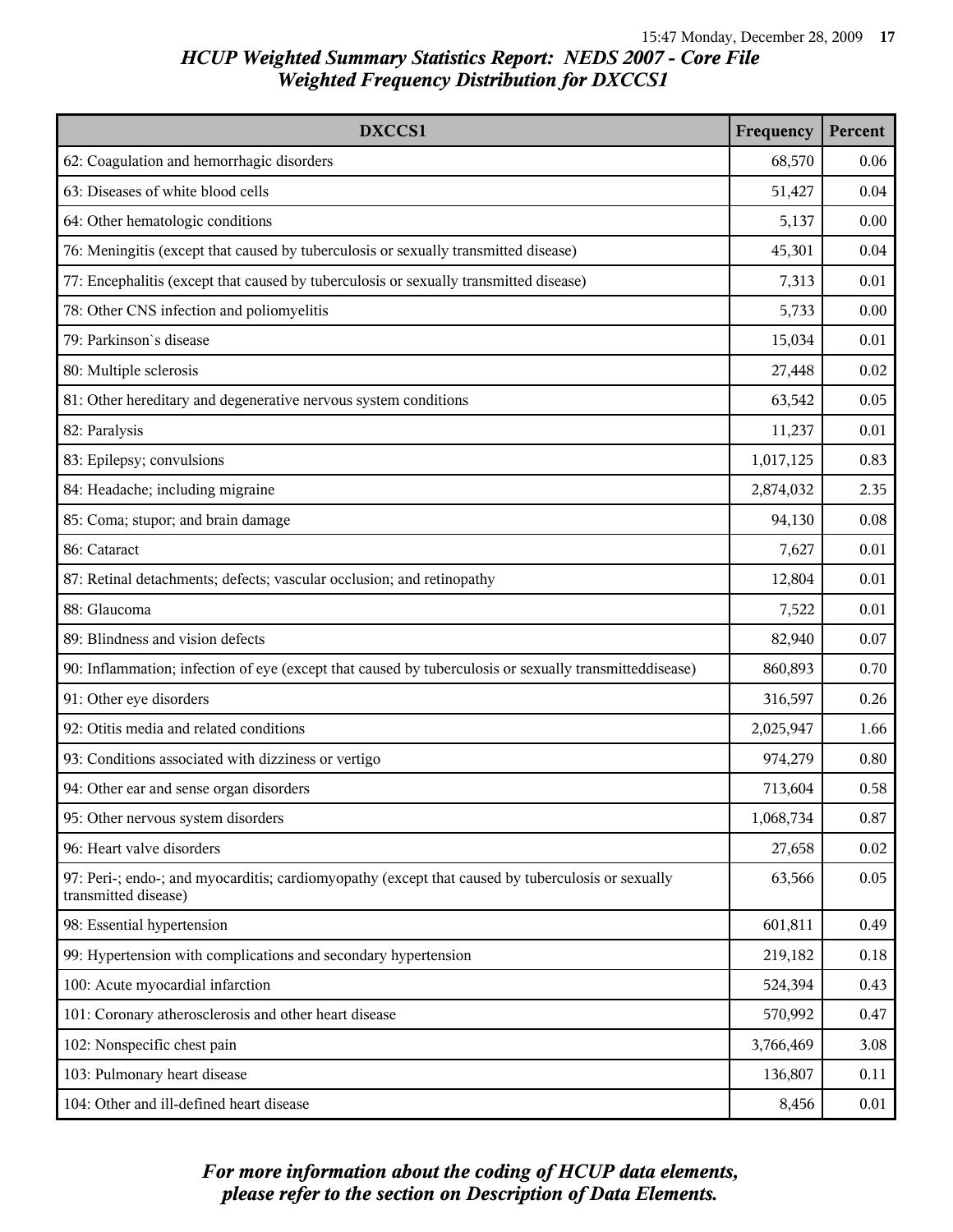| DXCCS1                                                                              | Frequency | Percent |
|-------------------------------------------------------------------------------------|-----------|---------|
| 105: Conduction disorders                                                           | 47,640    | 0.04    |
| 106: Cardiac dysrhythmias                                                           | 1,243,144 | 1.02    |
| 107: Cardiac arrest and ventricular fibrillation                                    | 165,625   | 0.14    |
| 108: Congestive heart failure; nonhypertensive                                      | 979,979   | 0.80    |
| 109: Acute cerebrovascular disease                                                  | 543,237   | 0.44    |
| 110: Occlusion or stenosis of precerebral arteries                                  | 23,341    | 0.02    |
| 111: Other and ill-defined cerebrovascular disease                                  | 20,153    | 0.02    |
| 112: Transient cerebral ischemia                                                    | 274,545   | 0.22    |
| 113: Late effects of cerebrovascular disease                                        | 18,792    | 0.02    |
| 114: Peripheral and visceral atherosclerosis                                        | 84,596    | 0.07    |
| 115: Aortic; peripheral; and visceral artery aneurysms                              | 37,101    | 0.03    |
| 116: Aortic and peripheral arterial embolism or thrombosis                          | 20,079    | 0.02    |
| 117: Other circulatory disease                                                      | 227,458   | 0.19    |
| 118: Phlebitis; thrombophlebitis and thromboembolism                                | 209,672   | 0.17    |
| 119: Varicose veins of lower extremity                                              | 31,981    | 0.03    |
| 120: Hemorrhoids                                                                    | 172,987   | 0.14    |
| 121: Other diseases of veins and lymphatics                                         | 51,446    | 0.04    |
| 122: Pneumonia (except that caused by tuberculosis or sexually transmitted disease) | 1,740,074 | 1.42    |
| 123: Influenza                                                                      | 161,207   | 0.13    |
| 124: Acute and chronic tonsillitis                                                  | 369,016   | 0.30    |
| 125: Acute bronchitis                                                               | 1,430,057 | 1.17    |
| 126: Other upper respiratory infections                                             | 5,581,402 | 4.56    |
| 127: Chronic obstructive pulmonary disease and bronchiectasis                       | 1,656,547 | 1.35    |
| 128: Asthma                                                                         | 1,853,839 | 1.52    |
| 129: Aspiration pneumonitis; food/vomitus                                           | 158,908   | 0.13    |
| 130: Pleurisy; pneumothorax; pulmonary collapse                                     | 204,928   | 0.17    |
| 131: Respiratory failure; insufficiency; arrest (adult)                             | 342,772   | 0.28    |
| 132: Lung disease due to external agents                                            | 13,728    | 0.01    |
| 133: Other lower respiratory disease                                                | 1,896,313 | 1.55    |
| 134: Other upper respiratory disease                                                | 809,557   | 0.66    |
| 135: Intestinal infection                                                           | 448,448   | 0.37    |
| 136: Disorders of teeth and jaw                                                     | 1,831,159 | 1.50    |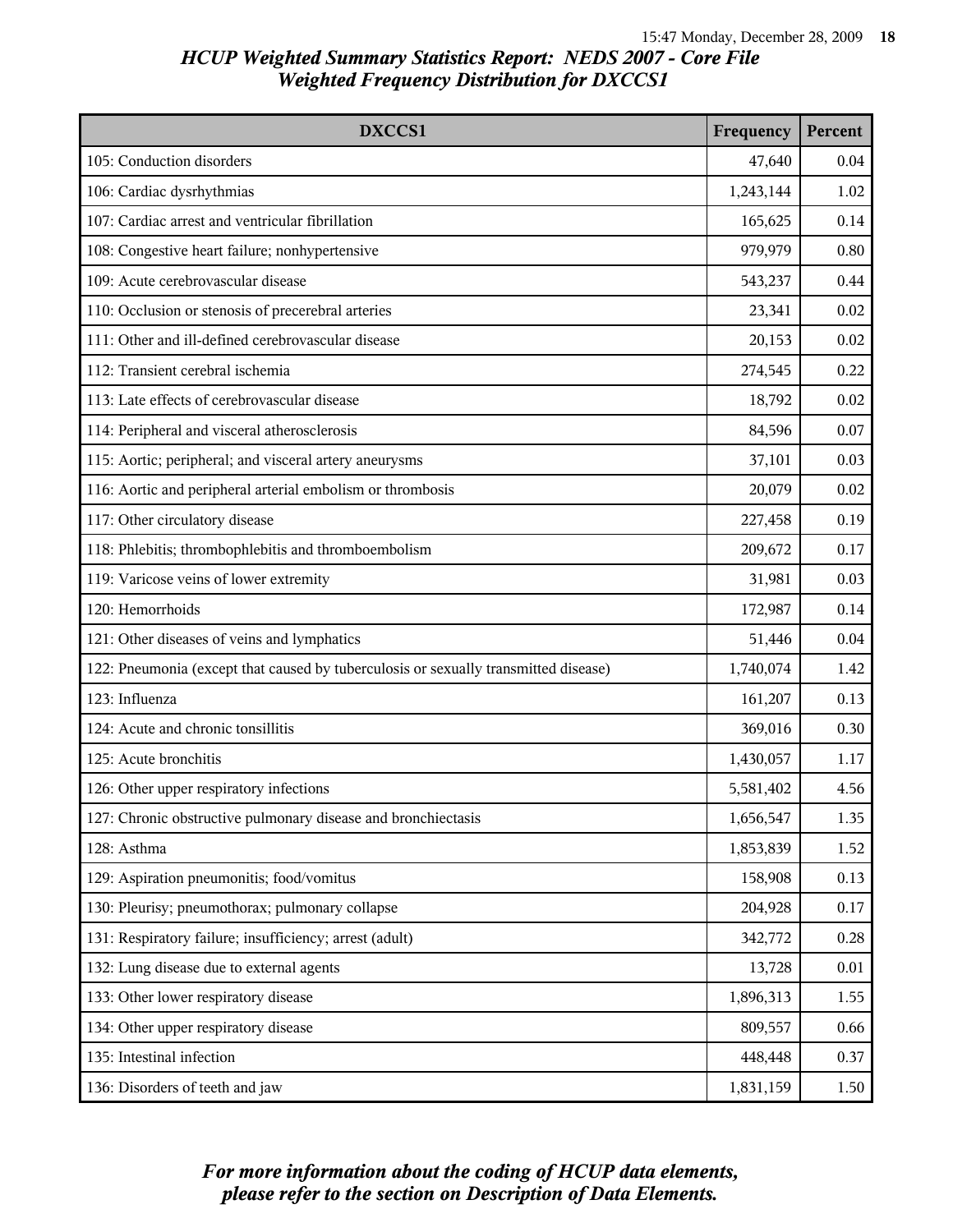| DXCCS1                                                 | Frequency | Percent |
|--------------------------------------------------------|-----------|---------|
| 137: Diseases of mouth; excluding dental               | 209,948   | 0.17    |
| 138: Esophageal disorders                              | 419,092   | 0.34    |
| 139: Gastroduodenal ulcer (except hemorrhage)          | 64,316    | 0.05    |
| 140: Gastritis and duodenitis                          | 585,378   | 0.48    |
| 141: Other disorders of stomach and duodenum           | 129,944   | 0.11    |
| 142: Appendicitis and other appendiceal conditions     | 353,645   | 0.29    |
| 143: Abdominal hernia                                  | 237,731   | 0.19    |
| 144: Regional enteritis and ulcerative colitis         | 97,955    | 0.08    |
| 145: Intestinal obstruction without hernia             | 332,443   | 0.27    |
| 146: Diverticulosis and diverticulitis                 | 374,916   | 0.31    |
| 147: Anal and rectal conditions                        | 150,606   | 0.12    |
| 148: Peritonitis and intestinal abscess                | 22,590    | 0.02    |
| 149: Biliary tract disease                             | 581,595   | 0.48    |
| 151: Other liver diseases                              | 148,276   | 0.12    |
| 152: Pancreatic disorders (not diabetes)               | 334,506   | 0.27    |
| 153: Gastrointestinal hemorrhage                       | 570,626   | 0.47    |
| 154: Noninfectious gastroenteritis                     | 1,566,909 | 1.28    |
| 155: Other gastrointestinal disorders                  | 1,243,824 | 1.02    |
| 156: Nephritis; nephrosis; renal sclerosis             | 8,165     | 0.01    |
| 157: Acute and unspecified renal failure               | 342,541   | 0.28    |
| 158: Chronic renal failure                             | 40,594    | 0.03    |
| 159: Urinary tract infections                          | 2,747,742 | 2.25    |
| 160: Calculus of urinary tract                         | 1,121,714 | 0.92    |
| 161: Other diseases of kidney and ureters              | 56,427    | 0.05    |
| 162: Other diseases of bladder and urethra             | 28,693    | 0.02    |
| 163: Genitourinary symptoms and ill-defined conditions | 651,831   | 0.53    |
| 164: Hyperplasia of prostate                           | 33,579    | 0.03    |
| 165: Inflammatory conditions of male genital organs    | 199,186   | 0.16    |
| 166: Other male genital disorders                      | 159,773   | 0.13    |
| 167: Nonmalignant breast conditions                    | 132,321   | 0.11    |
| 168: Inflammatory diseases of female pelvic organs     | 404,039   | 0.33    |
| 169: Endometriosis                                     | 15,888    | 0.01    |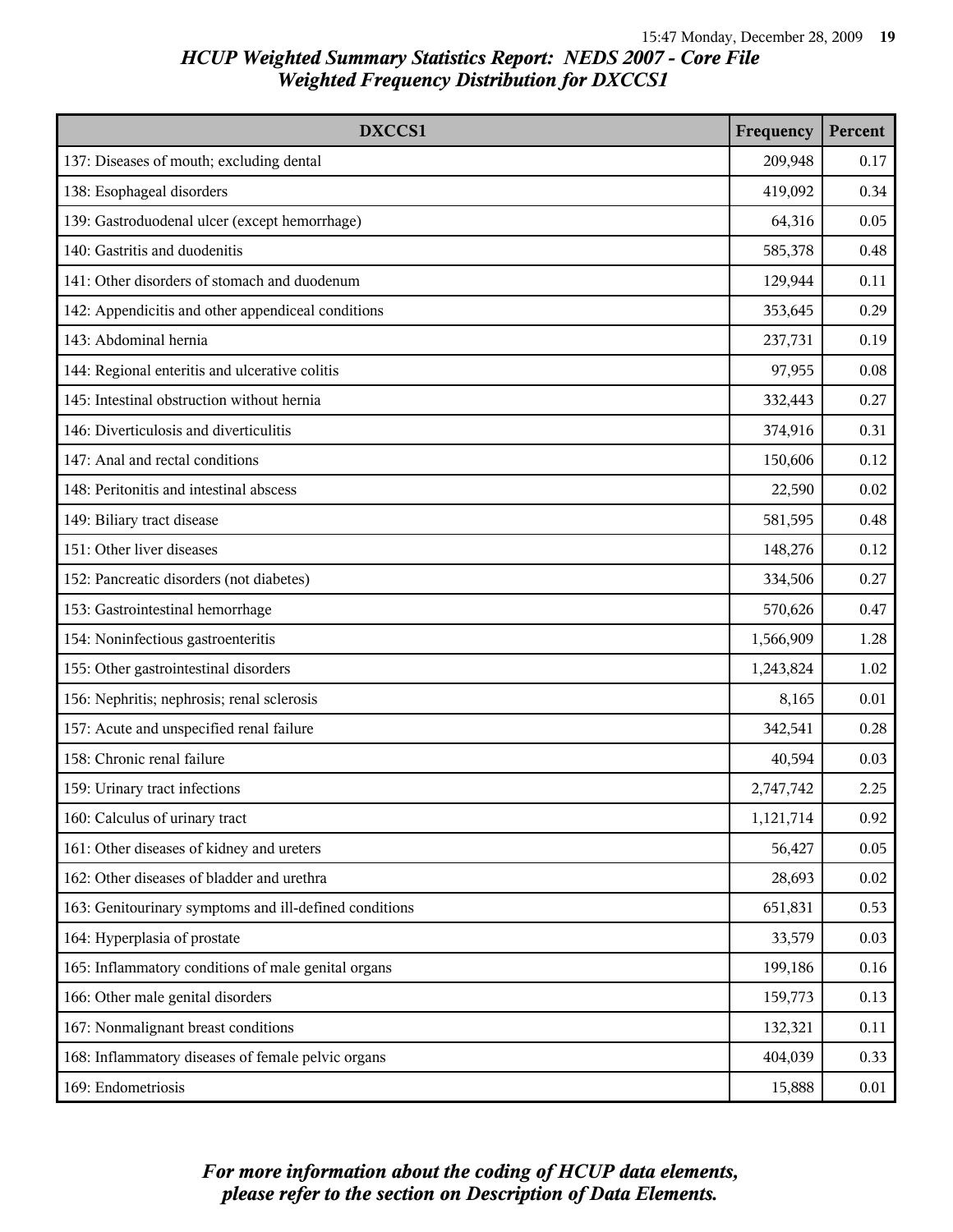| DXCCS1                                                                                                             | Frequency | Percent |
|--------------------------------------------------------------------------------------------------------------------|-----------|---------|
| 170: Prolapse of female genital organs                                                                             | 10,165    | 0.01    |
| 171: Menstrual disorders                                                                                           | 339,250   | 0.28    |
| 172: Ovarian cyst                                                                                                  | 222,504   | 0.18    |
| 173: Menopausal disorders                                                                                          | 12,178    | 0.01    |
| 174: Female infertility                                                                                            | 849       | 0.00    |
| 175: Other female genital disorders                                                                                | 541,627   | 0.44    |
| 176: Contraceptive and procreative management                                                                      | 8,288     | 0.01    |
| 177: Spontaneous abortion                                                                                          | 179,045   | 0.15    |
| 178: Induced abortion                                                                                              | 39,521    | 0.03    |
| 179: Postabortion complications                                                                                    | 9,515     | 0.01    |
| 180: Ectopic pregnancy                                                                                             | 46,061    | 0.04    |
| 181: Other complications of pregnancy                                                                              | 1,548,445 | 1.27    |
| 182: Hemorrhage during pregnancy; abruptio placenta; placenta previa                                               | 570,529   | 0.47    |
| 183: Hypertension complicating pregnancy; childbirth and the puerperium                                            | 37,252    | 0.03    |
| 184: Early or threatened labor                                                                                     | 122,078   | 0.10    |
| 185: Prolonged pregnancy                                                                                           | 27,155    | 0.02    |
| 186: Diabetes or abnormal glucose tolerance complicating pregnancy; childbirth; or the puerperium                  | 16,287    | 0.01    |
| 187: Malposition; malpresentation                                                                                  | 10,578    | 0.01    |
| 188: Fetopelvic disproportion; obstruction                                                                         | 5,177     | 0.00    |
| 189: Previous C-section                                                                                            | 24,377    | 0.02    |
| 190: Fetal distress and abnormal forces of labor                                                                   | 22,883    | 0.02    |
| 191: Polyhydramnios and other problems of amniotic cavity                                                          | 27,124    | 0.02    |
| 192: Umbilical cord complication                                                                                   | 15,334    | 0.01    |
| 193: OB-related trauma to perineum and vulva                                                                       | 59,459    | 0.05    |
| 194: Forceps delivery                                                                                              | 1,507     | 0.00    |
| 195: Other complications of birth; puerperium affecting management of mother                                       | 221,630   | 0.18    |
| 196: Normal pregnancy and/or delivery                                                                              | 97,896    | 0.08    |
| 197: Skin and subcutaneous tissue infections                                                                       | 3,170,537 | 2.59    |
| 198: Other inflammatory condition of skin                                                                          | 150,564   | 0.12    |
| 199: Chronic ulcer of skin                                                                                         | 86,774    | 0.07    |
| 200: Other skin disorders                                                                                          | 825,657   | 0.67    |
| 201: Infective arthritis and osteomyelitis (except that caused by tuberculosis or sexually transmitted<br>disease) | 56,360    | 0.05    |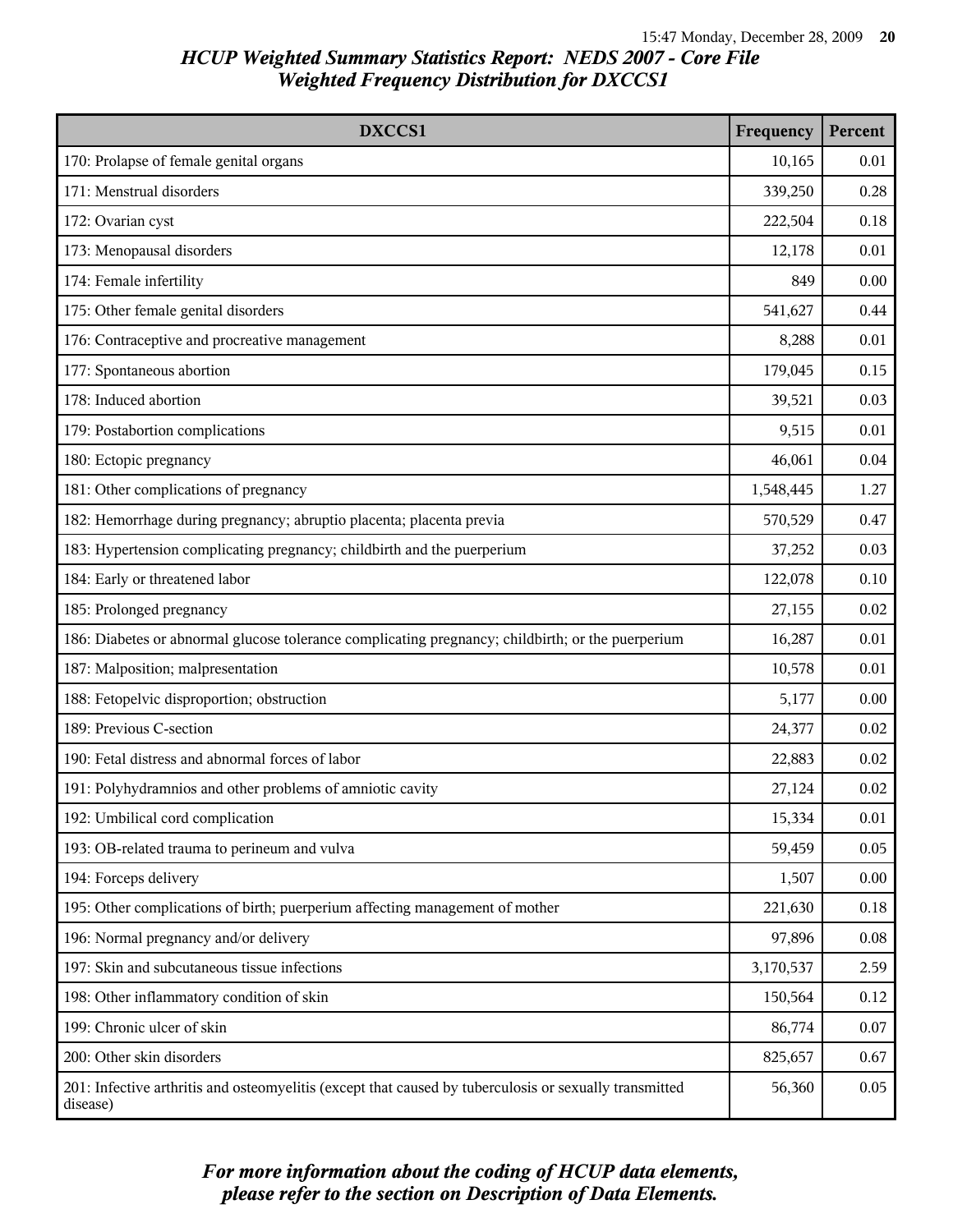| DXCCS1                                                               | Frequency | Percent |
|----------------------------------------------------------------------|-----------|---------|
| 202: Rheumatoid arthritis and related disease                        | 30,802    | 0.03    |
| 203: Osteoarthritis                                                  | 118,534   | 0.10    |
| 204: Other non-traumatic joint disorders                             | 1,501,559 | 1.23    |
| 205: Spondylosis; intervertebral disc disorders; other back problems | 3,265,035 | 2.67    |
| 206: Osteoporosis                                                    | 1,874     | 0.00    |
| 207: Pathological fracture                                           | 55,527    | 0.05    |
| 208: Acquired foot deformities                                       | 6,785     | 0.01    |
| 209: Other acquired deformities                                      | 13,286    | 0.01    |
| 210: Systemic lupus erythematosus and connective tissue disorders    | 25,536    | 0.02    |
| 211: Other connective tissue disease                                 | 1,955,076 | 1.60    |
| 212: Other bone disease and musculoskeletal deformities              | 194,767   | 0.16    |
| 213: Cardiac and circulatory congenital anomalies                    | 7,670     | 0.01    |
| 214: Digestive congenital anomalies                                  | 14,933    | 0.01    |
| 215: Genitourinary congenital anomalies                              | 9,164     | 0.01    |
| 216: Nervous system congenital anomalies                             | 2,443     | 0.00    |
| 217: Other congenital anomalies                                      | 18,508    | 0.02    |
| 218: Liveborn                                                        | 14,484    | 0.01    |
| 219: Short gestation; low birth weight; and fetal growth retardation | 755       | 0.00    |
| 220: Intrauterine hypoxia and birth asphyxia                         | 321       | 0.00    |
| 221: Respiratory distress syndrome                                   | 581       | 0.00    |
| 222: Hemolytic jaundice and perinatal jaundice                       | 32,669    | 0.03    |
| 223: Birth trauma                                                    | 1,197     | 0.00    |
| 224: Other perinatal conditions                                      | 166,854   | 0.14    |
| 225: Joint disorders and dislocations; trauma-related                | 528,127   | 0.43    |
| 226: Fracture of neck of femur (hip)                                 | 304,366   | 0.25    |
| 227: Spinal cord injury                                              | 15,223    | 0.01    |
| 228: Skull and face fractures                                        | 299,021   | 0.24    |
| 229: Fracture of upper limb                                          | 1,967,661 | 1.61    |
| 230: Fracture of lower limb                                          | 1,103,119 | 0.90    |
| 231: Other fractures                                                 | 502,689   | 0.41    |
| 232: Sprains and strains                                             | 6,225,529 | 5.09    |
| 233: Intracranial injury                                             | 588,074   | 0.48    |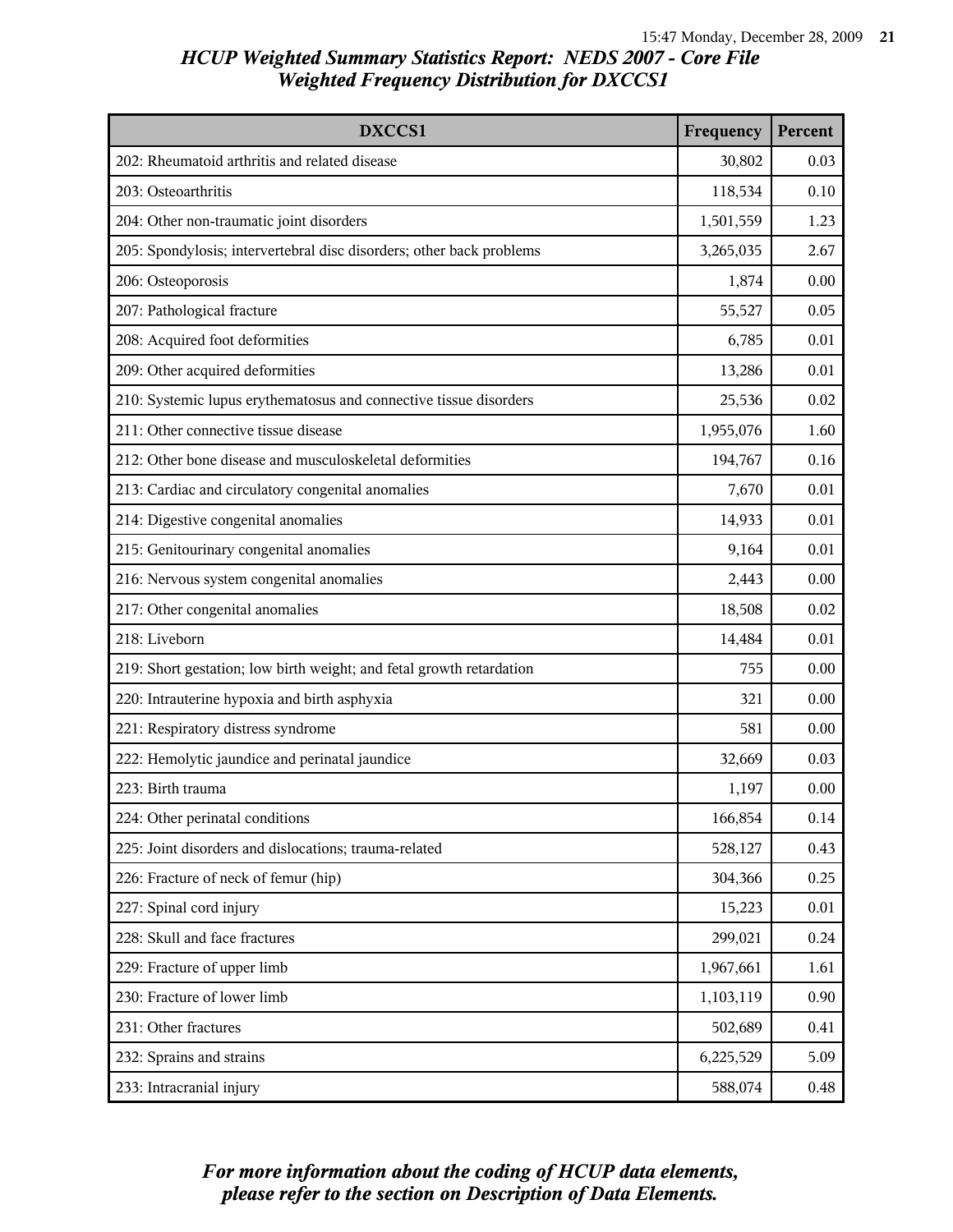| DXCCS1                                                                                     | Frequency | Percent |
|--------------------------------------------------------------------------------------------|-----------|---------|
| 234: Crushing injury or internal injury                                                    | 227,776   | 0.19    |
| 235: Open wounds of head; neck; and trunk                                                  | 2,677,957 | 2.19    |
| 236: Open wounds of extremities                                                            | 3,534,185 | 2.89    |
| 237: Complication of device; implant or graft                                              | 468,571   | 0.38    |
| 238: Complications of surgical procedures or medical care                                  | 626,625   | 0.51    |
| 239: Superficial injury; contusion                                                         | 6,122,652 | 5.00    |
| 240: Burns                                                                                 | 437,279   | 0.36    |
| 241: Poisoning by psychotropic agents                                                      | 170,616   | 0.14    |
| 242: Poisoning by other medications and drugs                                              | 404,322   | 0.33    |
| 243: Poisoning by nonmedicinal substances                                                  | 342,136   | 0.28    |
| 244: Other injuries and conditions due to external causes                                  | 2,676,694 | 2.19    |
| 245: Syncope                                                                               | 1,009,642 | 0.83    |
| 246: Fever of unknown origin                                                               | 1,451,492 | 1.19    |
| 247: Lymphadenitis                                                                         | 145,478   | 0.12    |
| 248: Gangrene                                                                              | 14,330    | 0.01    |
| 249: Shock                                                                                 | 3,497     | 0.00    |
| 250: Nausea and vomiting                                                                   | 1,526,379 | 1.25    |
| 251: Abdominal pain                                                                        | 4,622,700 | 3.78    |
| 252: Malaise and fatigue                                                                   | 387,354   | 0.32    |
| 253: Allergic reactions                                                                    | 1,560,103 | 1.28    |
| 254: Rehabilitation care; fitting of prostheses; and adjustment of devices                 | 12,438    | 0.01    |
| 255: Administrative/social admission                                                       | 366,336   | 0.30    |
| 256: Medical examination/evaluation                                                        | 271,919   | 0.22    |
| 257: Other aftercare                                                                       | 1,200,728 | 0.98    |
| 258: Other screening for suspected conditions (not mental disorders or infectious disease) | 264,048   | 0.22    |
| 259: Residual codes; unclassified                                                          | 923,633   | 0.76    |
| 650: Adjustment disorders                                                                  | 105,204   | 0.09    |
| 651: Anxiety disorders                                                                     | 764,925   | 0.63    |
| 652: Attention-deficit, conduct, and disruptive behavior disorders                         | 89,005    | 0.07    |
| 653: Delirium, dementia, and amnestic and other cognitive disorders                        | 176,385   | 0.14    |
| 654: Developmental disorders                                                               | 29,323    | 0.02    |
| 655: Disorders usually diagnosed in infancy, childhood, or adolescence                     | 11,869    | 0.01    |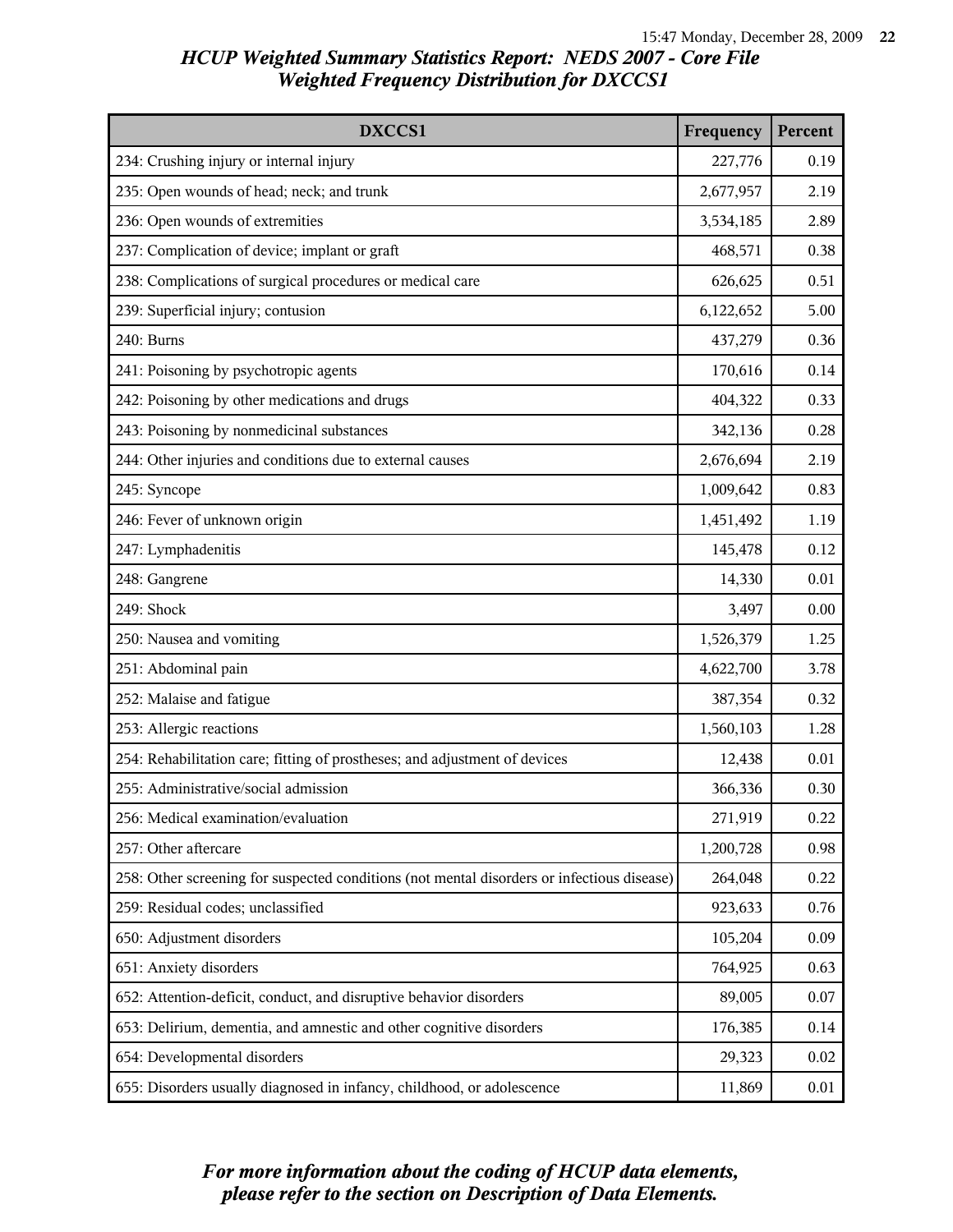| DXCCS1                                                                | Frequency | Percent |
|-----------------------------------------------------------------------|-----------|---------|
| 656: Impulse control disorders, NEC                                   | 18,646    | 0.02    |
| 657: Mood disorders                                                   | 1,204,924 | 0.98    |
| 658: Personality disorders                                            | 15,284    | 0.01    |
| 659: Schizophrenia and other psychotic disorders                      | 575,352   | 0.47    |
| 660: Alcohol-related disorders                                        | 932,926   | 0.76    |
| 661: Substance-related disorders                                      | 491,524   | 0.40    |
| 662: Suicide and intentional self-inflicted injury                    | 40,762    | 0.03    |
| 663: Screening and history of mental health and substance abuse codes | 111,669   | 0.09    |
| 670: Miscellaneous disorders                                          | 150,179   | 0.12    |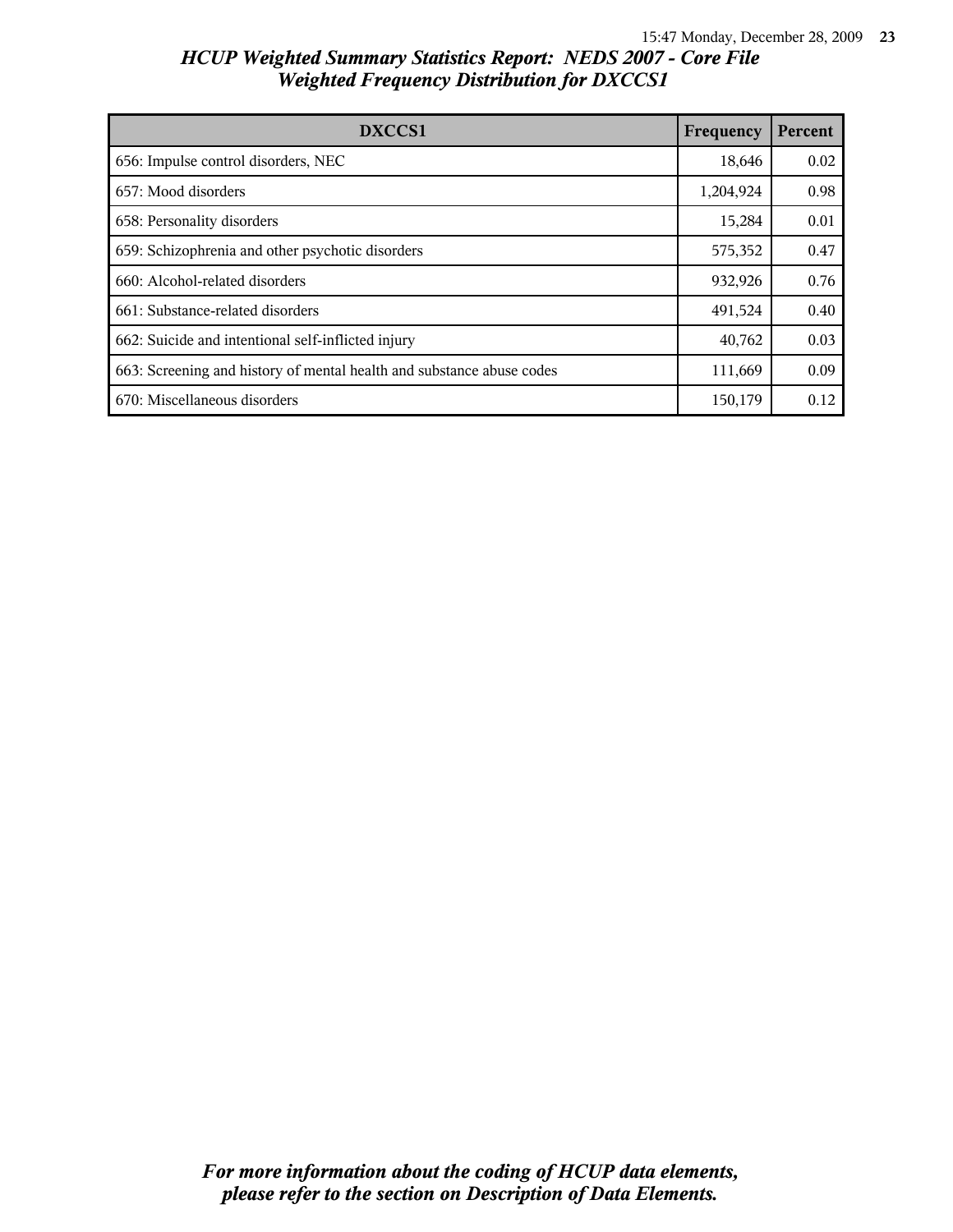| <b>ECODE1</b>     | Frequency  | Percent |
|-------------------|------------|---------|
| <b>Blank</b>      | 90,808,023 | 74.23   |
| Valid DX          | 31,523,174 | 25.77   |
| Invalid DX (invl) | 542        | 0.00    |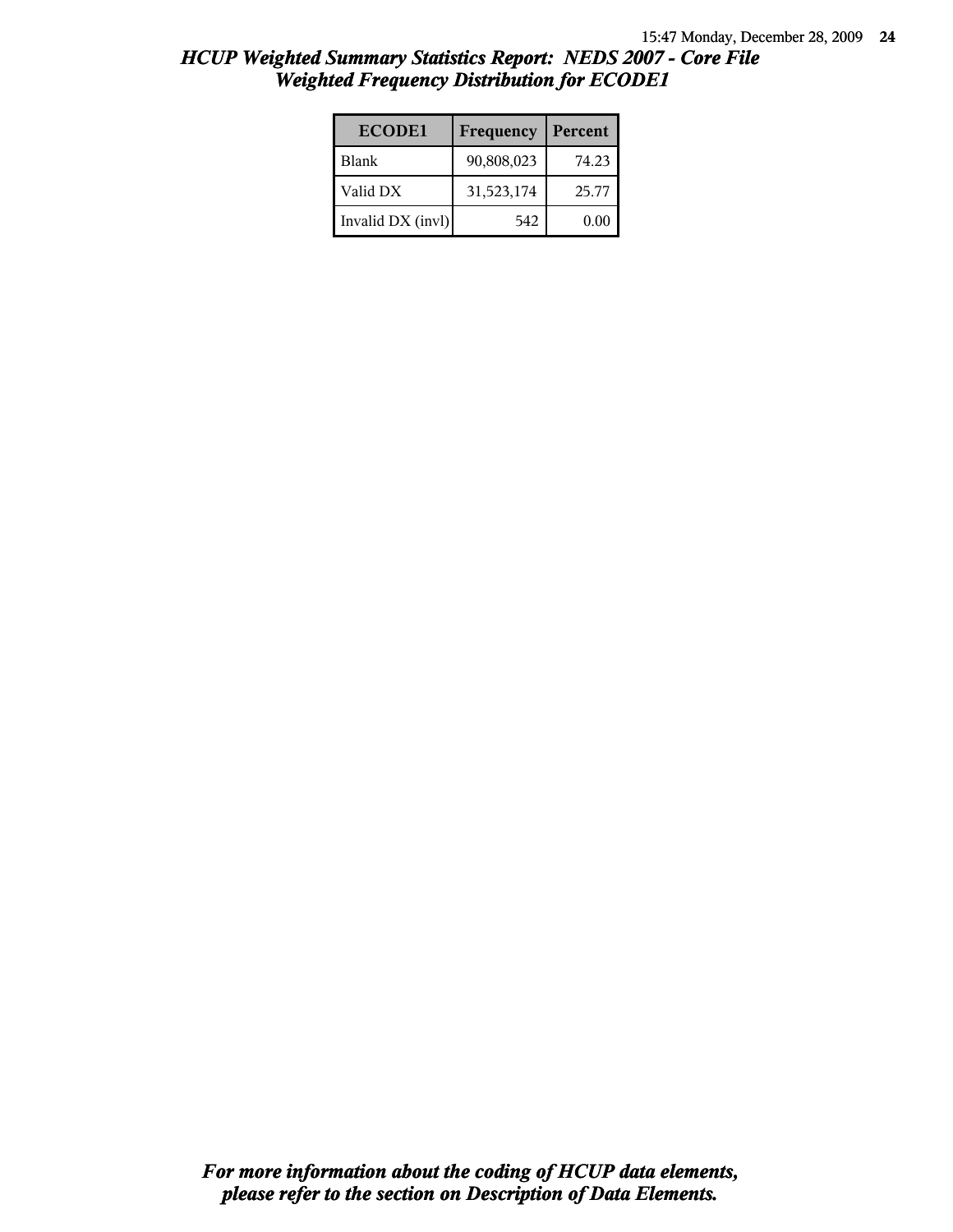| <b>EDEVENT</b><br>Frequency                                                              |            | Percent |
|------------------------------------------------------------------------------------------|------------|---------|
| 1: ED visit in which the patient is treated and released                                 | 99,069,433 | 80.98   |
| 2: ED visit in which the patient is admitted to this same hospital                       | 19,066,478 | 15.59   |
| 3: ED visit in which the patient is transferred to another short-term hospital           | 1,385,010  | 1.13    |
| 9: ED visit in which the patient died in the ED                                          | 190,020    | 0.16    |
| 98: ED visit in which patient is not admitted to this same hospital, destination unknown | 2,613,898  | 2.14    |
| 99: ED visit in which the patient is discharged alive, destination unknown               | 6,900      | 0.01    |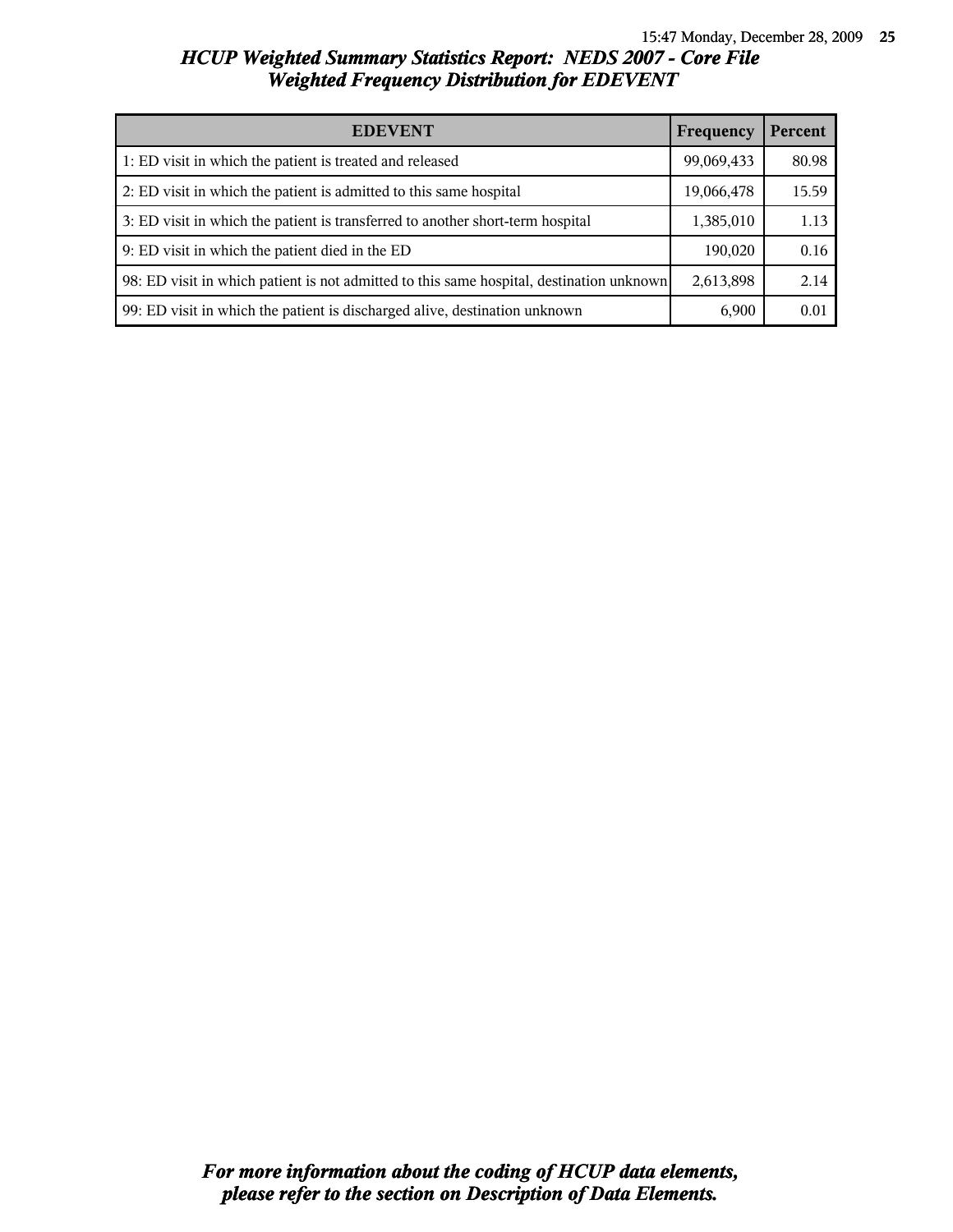| E CCS1                                             | Frequency  | Percent |
|----------------------------------------------------|------------|---------|
| $\therefore$ Missing                               | 90,808,023 | 74.23   |
| A: Invalid diagnosis                               | 542        | 0.00    |
| 662: Suicide and intentional self-inflicted injury | 427,522    | 0.35    |
| 2601: E Codes: Cut/pierceb                         | 2,338,571  | 1.91    |
| 2602: E Codes: Drowning/submersion                 | 16,657     | 0.01    |
| 2603: E Codes: Fall                                | 8,185,735  | 6.69    |
| 2604: E Codes: Fire/burn                           | 427,440    | 0.35    |
| 2605: E Codes: Firearm                             | 77,353     | 0.06    |
| 2606: E Codes: Machinery                           | 157,760    | 0.13    |
| 2607: E Codes: Motor vehicle traffic (MVT)         | 3,330,284  | 2.72    |
| 2608: E Codes: Pedal cyclist; not MVT              | 344,385    | 0.28    |
| 2609: E Codes: Pedestrian; not MVT                 | 24,897     | 0.02    |
| 2610: E Codes: Transport; not MVT                  | 393,964    | 0.32    |
| 2611: E Codes: Natural/environment                 | 1,245,310  | 1.02    |
| 2612: E Codes: Overexertion                        | 2,703,514  | 2.21    |
| 2613: E Codes: Poisoning                           | 566,730    | 0.46    |
| 2614: E Codes: Struck by; against                  | 4,242,645  | 3.47    |
| 2615: E Codes: Suffocation                         | 46,115     | 0.04    |
| 2616: E Codes: Adverse effects of medical care     | 887,124    | 0.73    |
| 2617: E Codes: Adverse effects of medical drugs    | 1,506,366  | 1.23    |
| 2618: E Codes: Other specified and classifiable    | 1,427,174  | 1.17    |
| 2619: E Codes: Other specified; NEC                | 659,609    | 0.54    |
| 2620: E Codes: Unspecified                         | 1,992,537  | 1.63    |
| 2621: E Codes: Place of occurrence                 | 521,481    | 0.43    |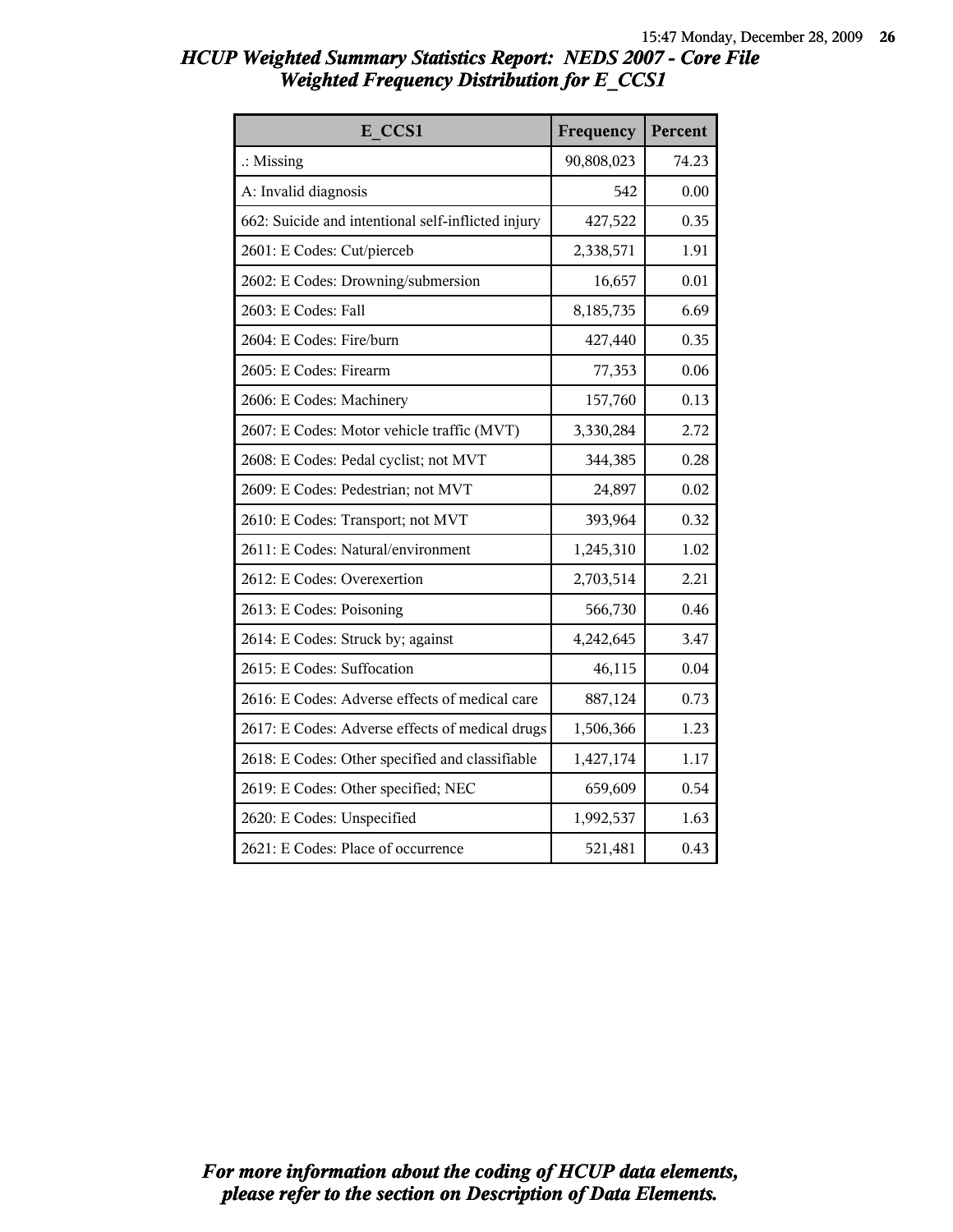| <b>FEMALE</b>        | Frequency  | Percent |
|----------------------|------------|---------|
| $\therefore$ Missing | 7,626      | 0.01    |
| .A: Invalid          | 582        | 0.00    |
| .C: Inconsistent     | 24,247     | 0.02    |
| 0: Male              | 55,839,534 | 45.65   |
| 1: Female            | 66,459,750 | 54.33   |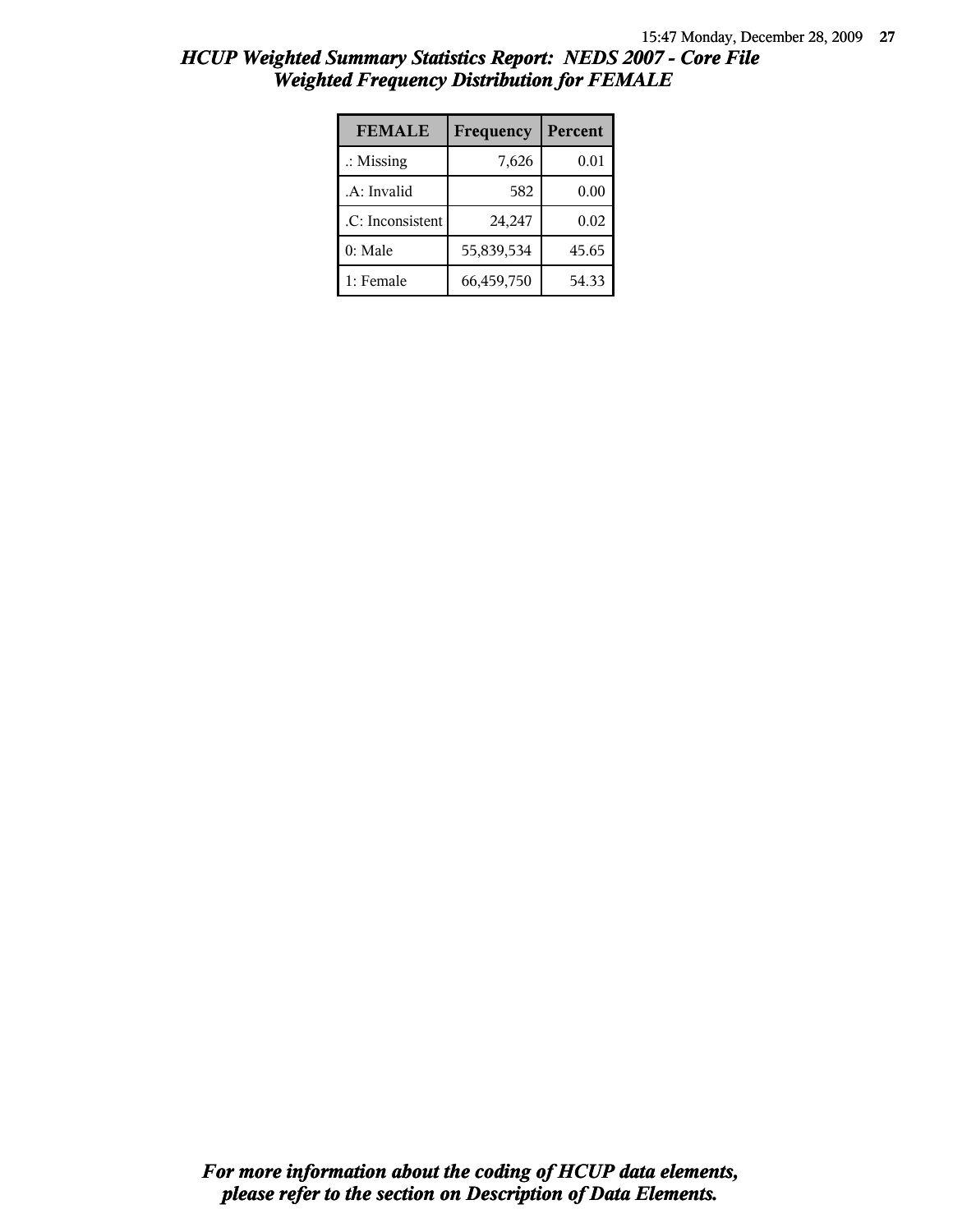| <b>HCUPFILE</b>   Frequency |             | Percent |
|-----------------------------|-------------|---------|
| l SEDD                      | 103,265,261 | 84.41   |
| -SID                        | 19,066,478  | 15.59   |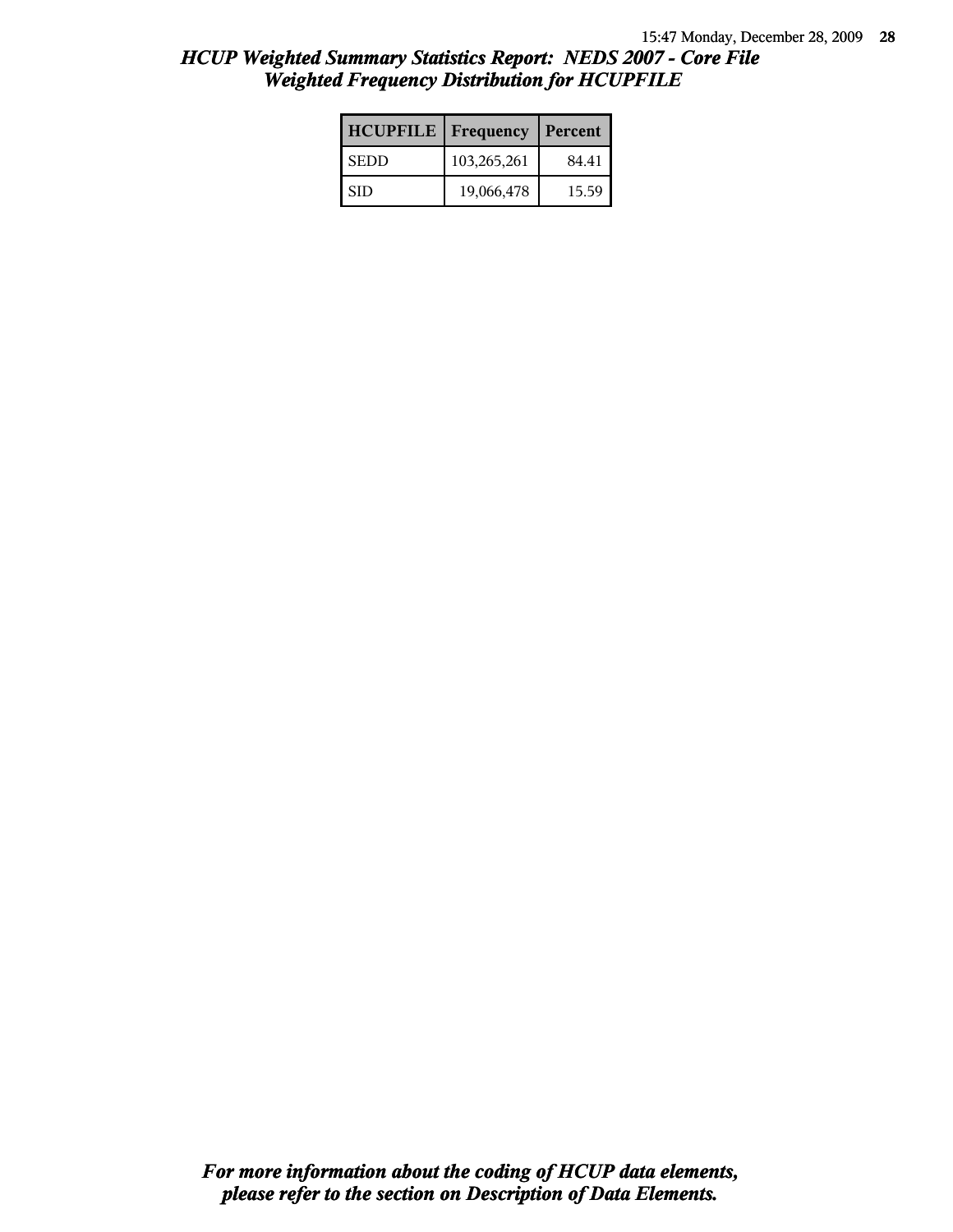| <b>HOSP REGION</b> | Frequency  | Percent |
|--------------------|------------|---------|
| 1: Northeast       | 23,988,430 | 19.61   |
| 2: Midwest         | 28,708,265 | 23.47   |
| 3: South           | 48,039,208 | 39.27   |
| 4: West            | 21,595,836 | 17.65   |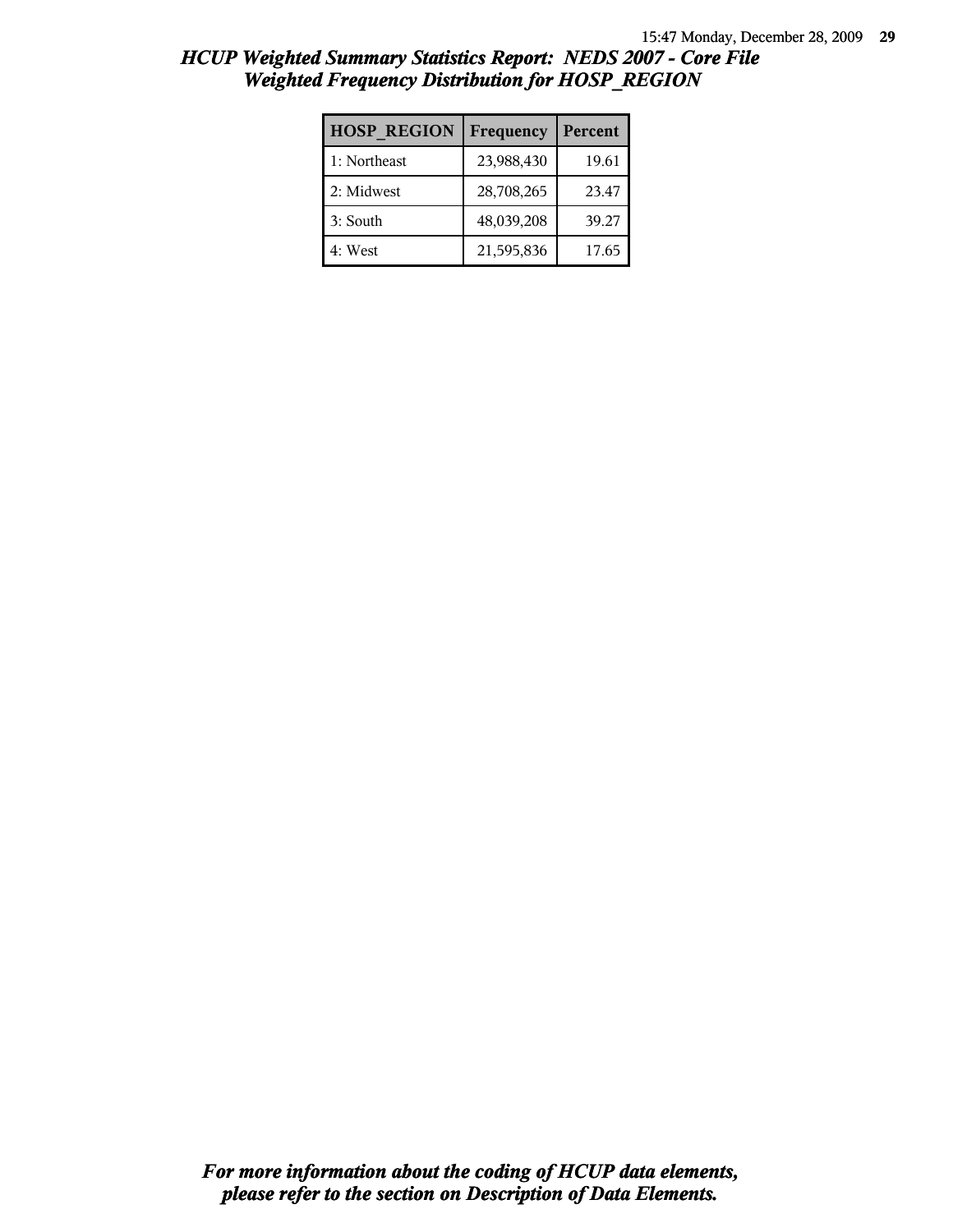| <b>INTENT SELF HARM   Frequency</b> |             | Percent |
|-------------------------------------|-------------|---------|
| $0:$ No                             | 121,409,800 | 99.25   |
| 1: Yes                              | 921,939     | 0.75    |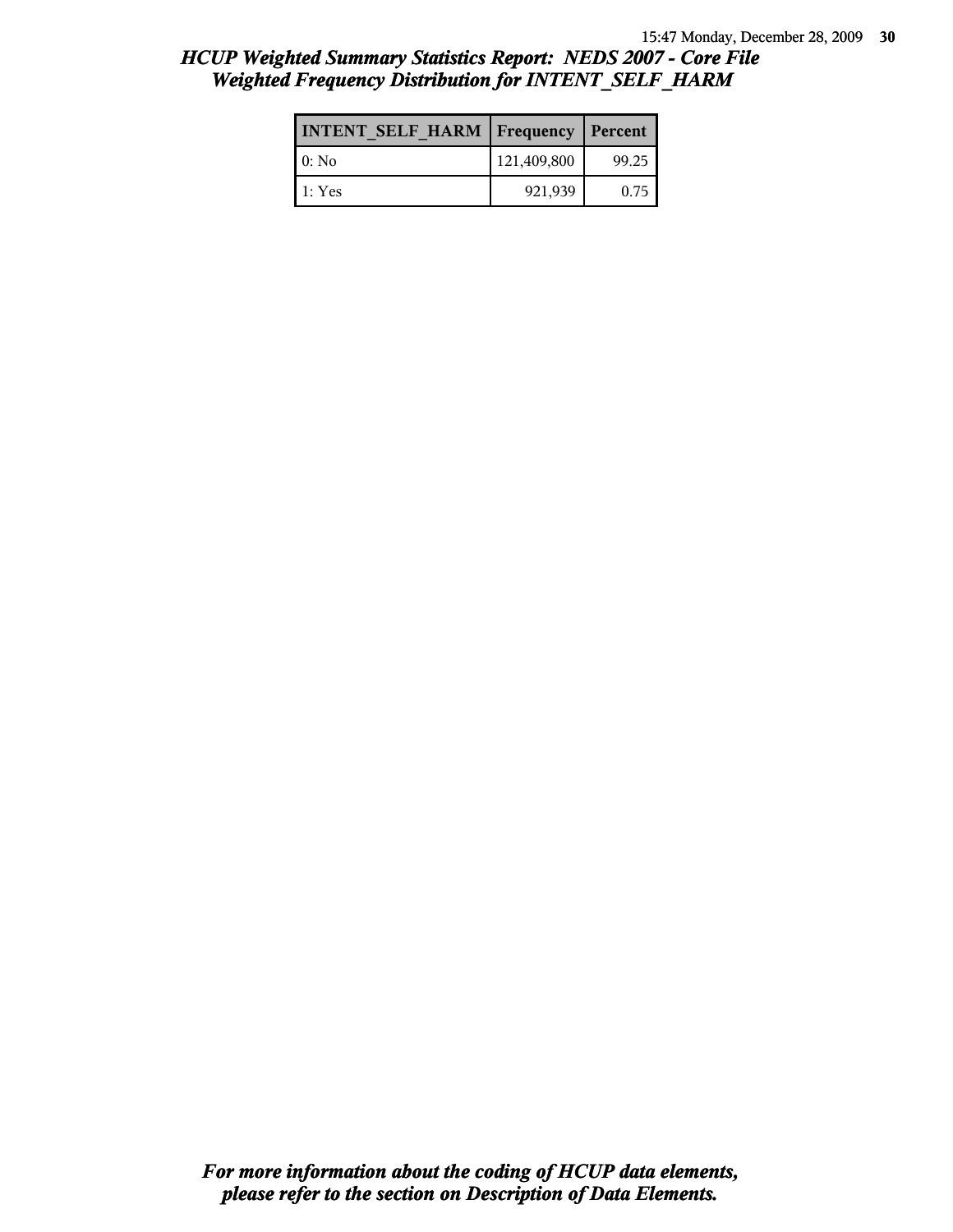| <b>NDX</b>    | Frequency  | Percent |
|---------------|------------|---------|
| $\theta$      | 29,282     | 0.02    |
| 1             | 43,391,304 | 35.47   |
| 2             | 28,805,837 | 23.55   |
| 3             | 15,753,368 | 12.88   |
| 4             | 9,131,097  | 7.46    |
| 5             | 5,825,647  | 4.76    |
| 6             | 4,030,305  | 3.29    |
| 7             | 2,907,247  | 2.38    |
| 8             | 2,366,102  | 1.93    |
| 9             | 3,501,208  | 2.86    |
| 10            | 1,430,619  | 1.17    |
| 11            | 913,683    | 0.75    |
| 12            | 769,281    | 0.63    |
| 13            | 673,317    | 0.55    |
| 14            | 593,048    | 0.48    |
| 15            | 1,208,781  | 0.99    |
| 16 or greater | 1,001,615  | 0.82    |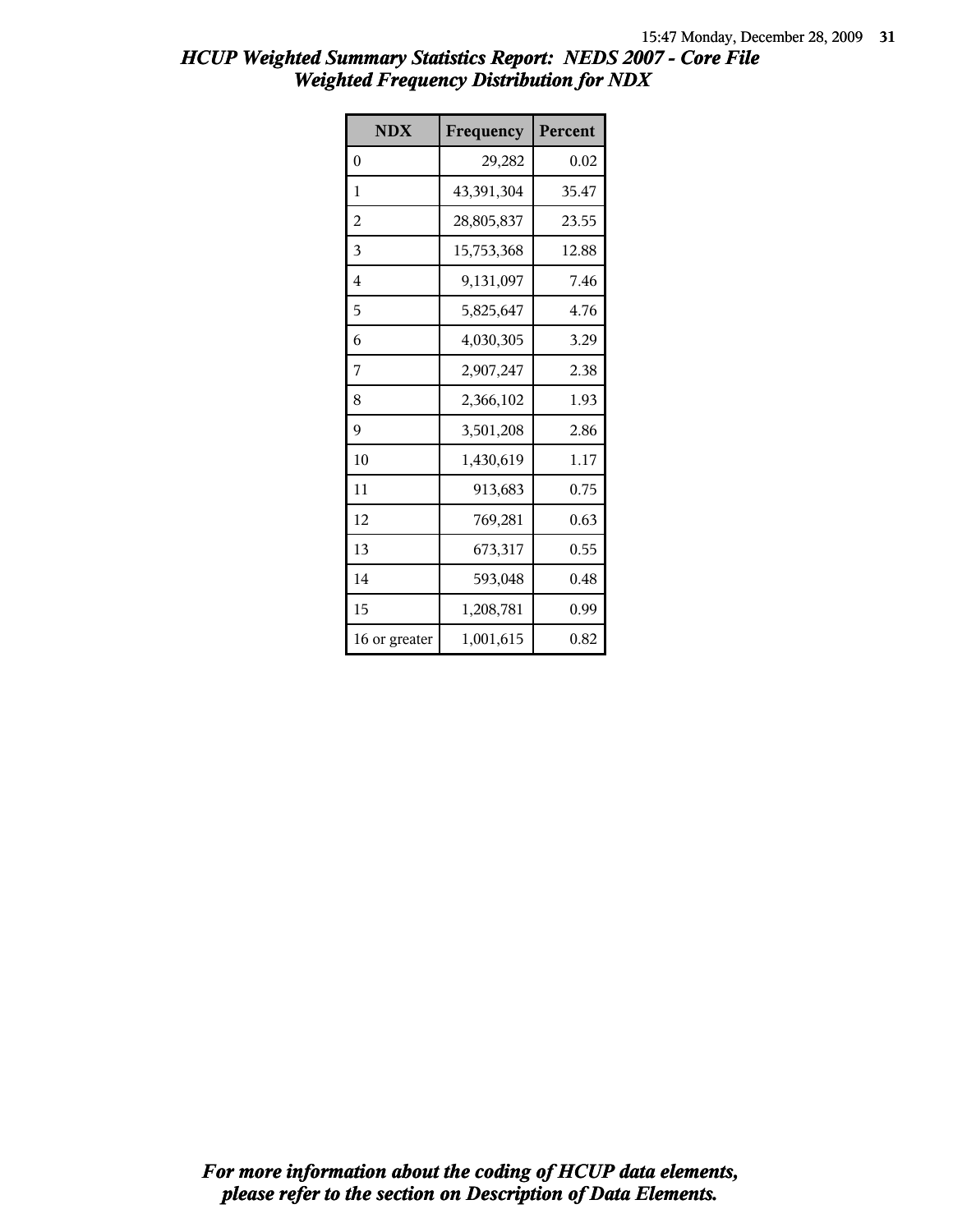| <b>NECODE</b>  | Frequency  | <b>Percent</b> |
|----------------|------------|----------------|
| 0              | 90,808,023 | 74.23          |
| 1              | 15,504,068 | 12.67          |
| $\overline{2}$ | 13,906,200 | 11.37          |
| 3              | 1,258,733  | 1.03           |
| 4              | 827,478    | 0.68           |
| 5              | 11,513     | 0.01           |
| 6              | 14,871     | 0.01           |
| 7              | 219        | 0.00           |
| 8              | 465        | 0.00           |
| or greater     | 168        | 0.00           |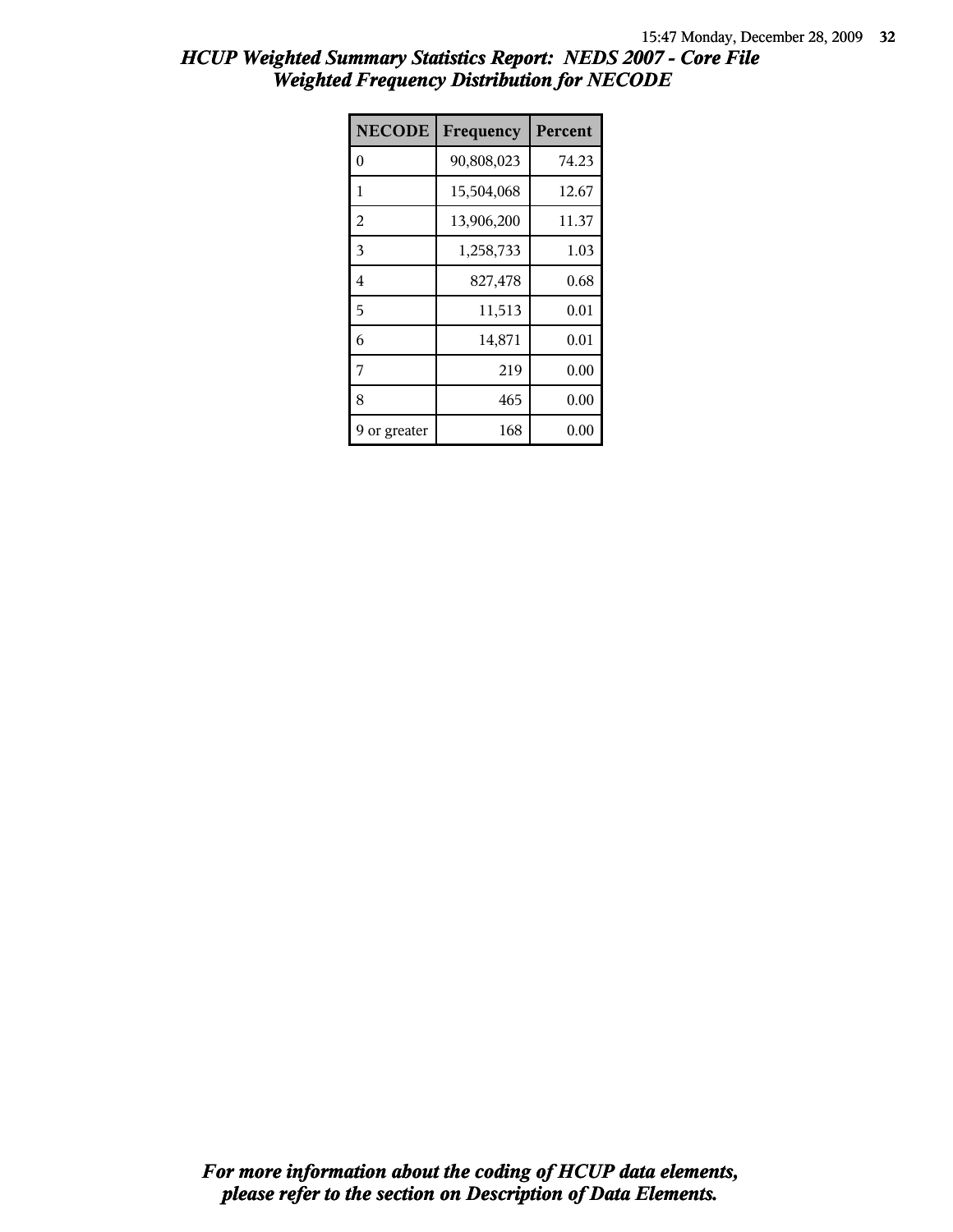| HCUP Weighted Summary Statistics Report: NEDS 2007 - Core File |                                                 |  |
|----------------------------------------------------------------|-------------------------------------------------|--|
|                                                                | <b>Weighted Frequency Distribution for PAY1</b> |  |

| PAY1                 | Frequency  | <b>Percent</b> |
|----------------------|------------|----------------|
| $\therefore$ Missing | 373,093    | 0.30           |
| .A: Invalid          | 296,737    | 0.24           |
| 1: Medicare          | 23,874,192 | 19.52          |
| 2: Medicaid          | 26,758,426 | 21.87          |
| 3: Private insurance | 42,205,612 | 34.50          |
| 4: Self-pay          | 21,952,787 | 17.95          |
| 5: No charge         | 950,388    | 0.78           |
| 6: Other             | 5,920,504  | 4.84           |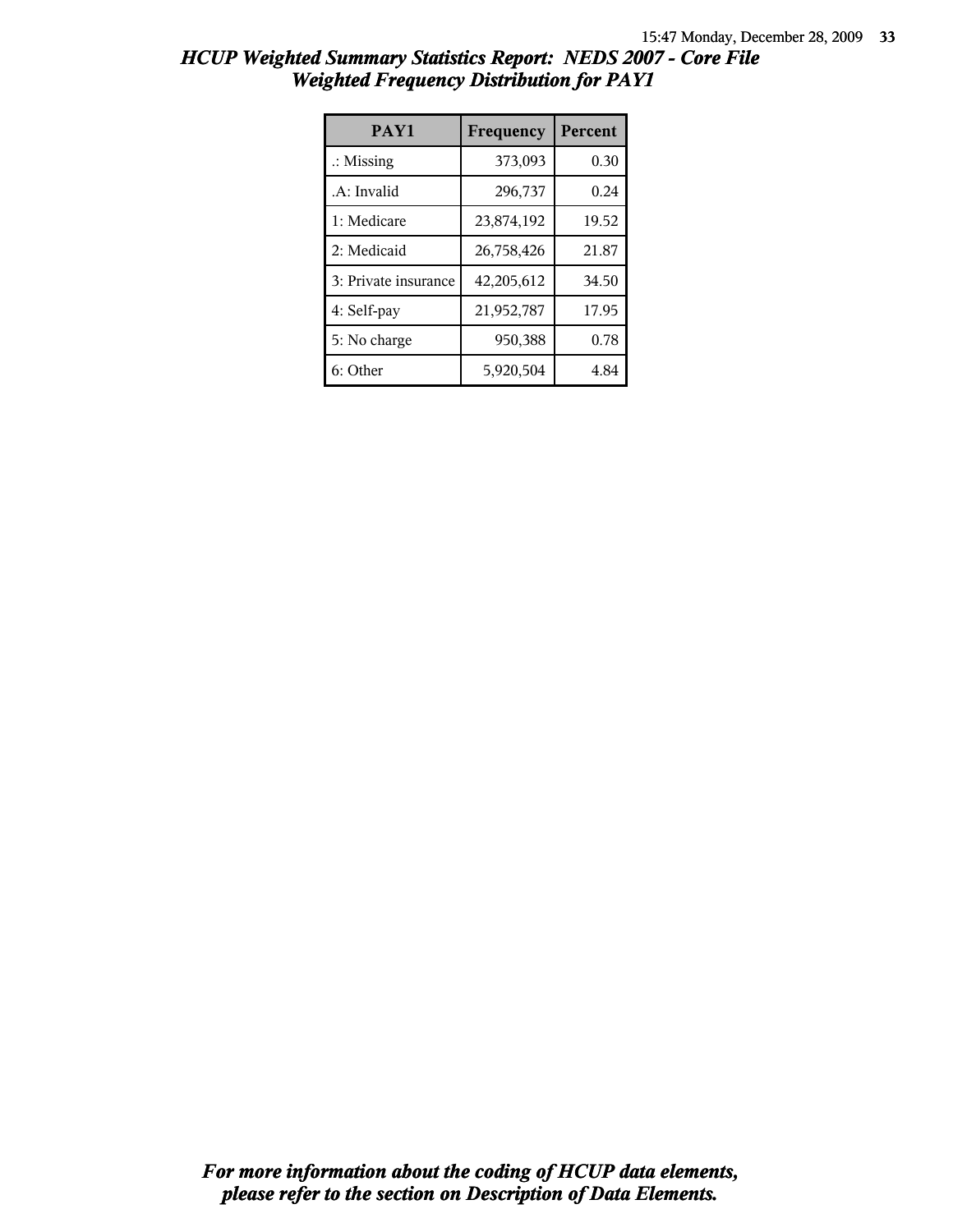| HCUP Weighted Summary Statistics Report: NEDS 2007 - Core File |  |
|----------------------------------------------------------------|--|
| <b>Weighted Frequency Distribution for PAY2</b>                |  |

| PAY <sub>2</sub>     | Frequency  | <b>Percent</b> |
|----------------------|------------|----------------|
| $\therefore$ Missing | 94,429,880 | 77.19          |
| .A: Invalid          | 1,504,878  | 1.23           |
| 1: Medicare          | 2,130,859  | 1.74           |
| 2: Medicaid          | 6,393,711  | 5.23           |
| 3: Private insurance | 8,477,808  | 6.93           |
| 4: Self-pay          | 7,311,028  | 5.98           |
| 5: No charge         | 222,258    | 0.18           |
| 6: Other             | 1,861,317  | 1.52           |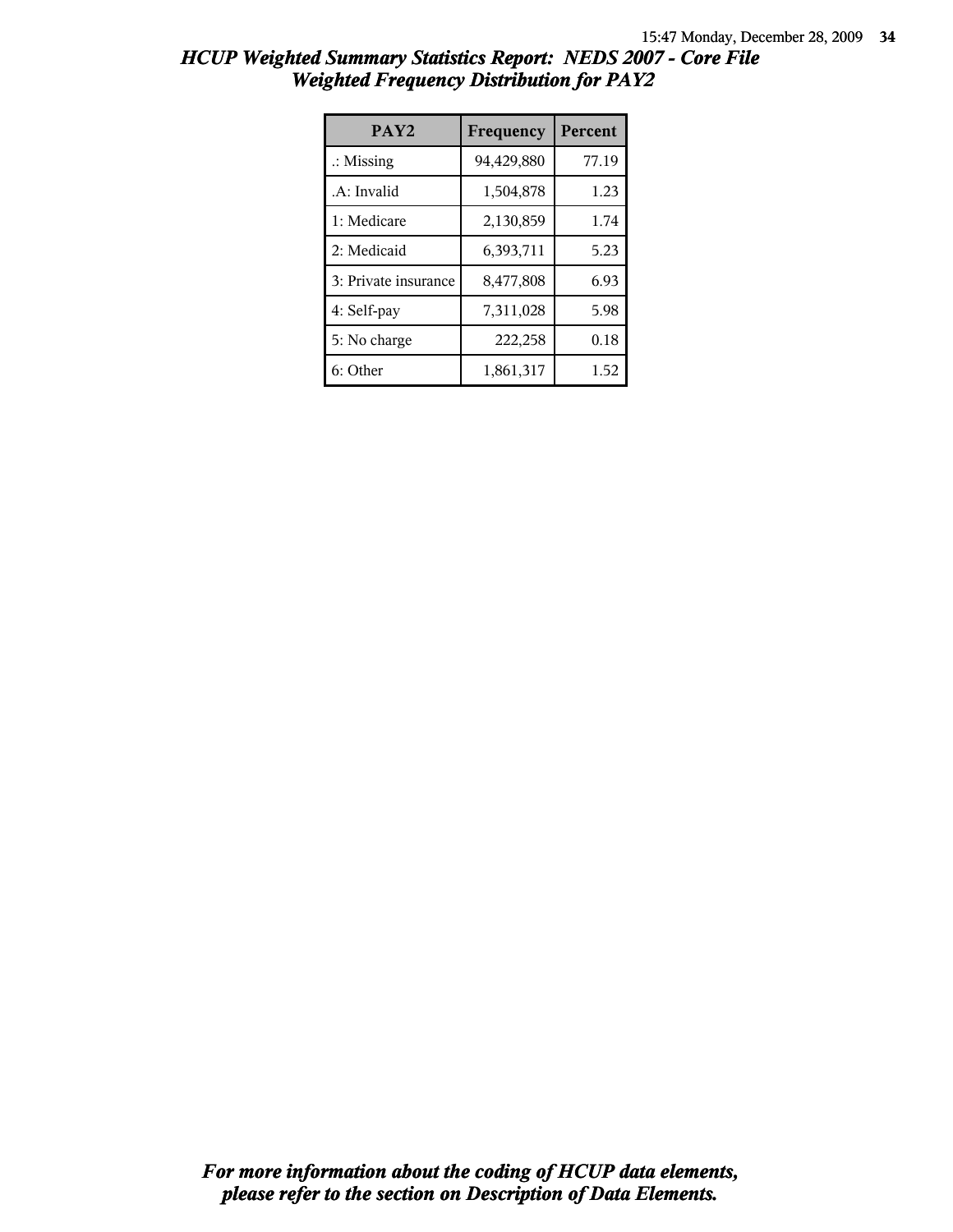| PL NCHS2006            | Frequency  | Percent |
|------------------------|------------|---------|
| $\therefore$ Missing   | 767,107    | 0.63    |
| 1: Large Central Metro | 30,973,071 | 25.32   |
| 2: Large Fringe Metro  | 27,172,401 | 22.21   |
| 3: Medium Metro        | 26,544,939 | 21.70   |
| 4: Small Metro         | 11,943,987 | 9.76    |
| 5: Micropolitan        | 15,140,585 | 12.38   |
| 6: Noncore             | 9,789,649  | 8.00    |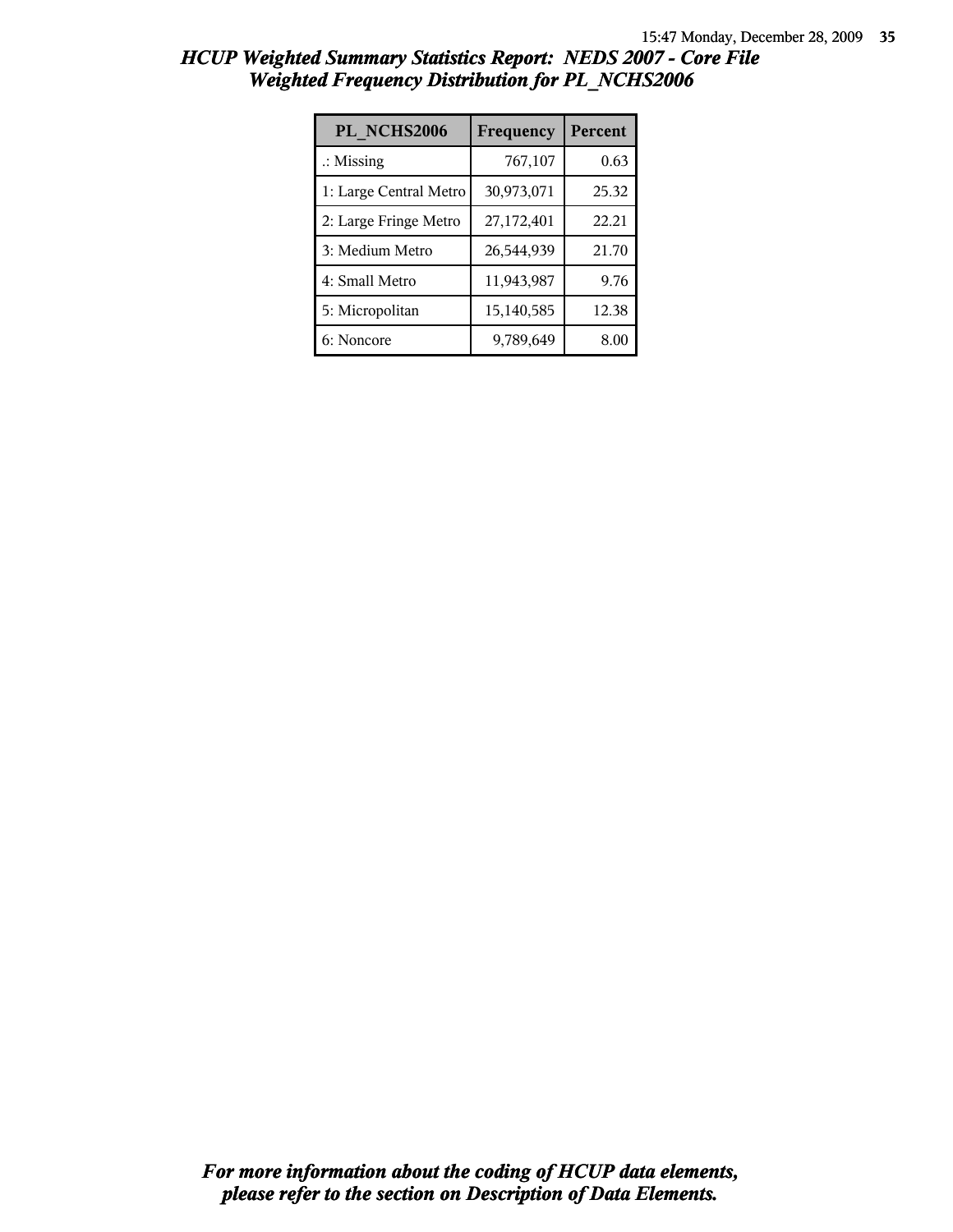| <b>TOTCHG ED</b>     | Frequency  | Percent |
|----------------------|------------|---------|
| $\therefore$ Missing | 22,100,185 | 18.07   |
| .A: Invalid          | 1,683      | 0.00    |
| .C: Inconsistent     | 1,675,747  | 1.37    |
| \$100-\$1,000        | 57,938,853 | 47.36   |
| \$1,001-\$5,000      | 35,984,040 | 29.42   |
| \$5,001-\$10,000     | 3,626,426  | 2.96    |
| \$10,001-\$50,000    | 1,000,302  | 0.82    |
| \$50,001-\$75,000    | 4,503      | 0.00    |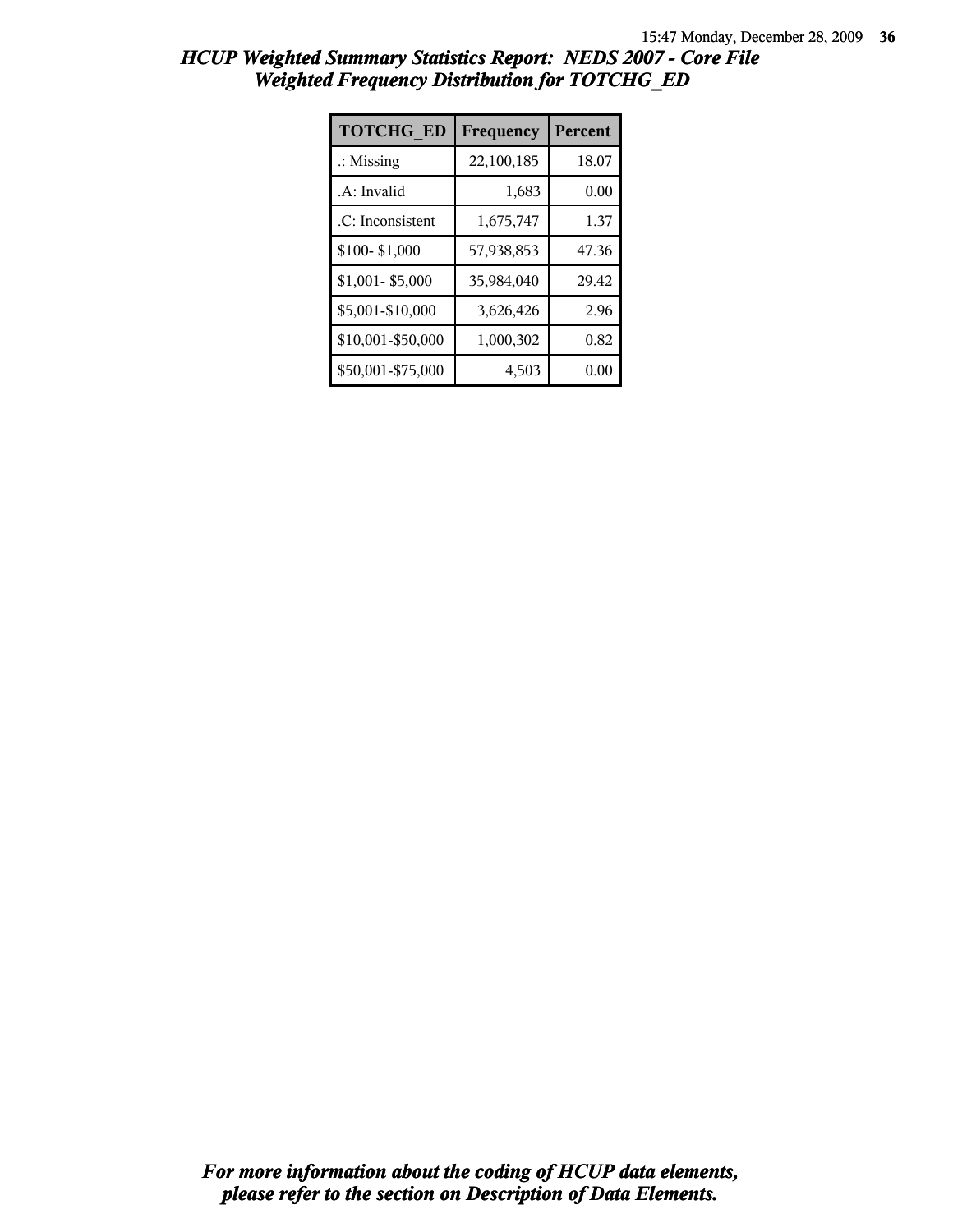|      | <b>YEAR</b> Frequency | Percent |  |
|------|-----------------------|---------|--|
| 2007 | 122,331,739           | 100.00  |  |